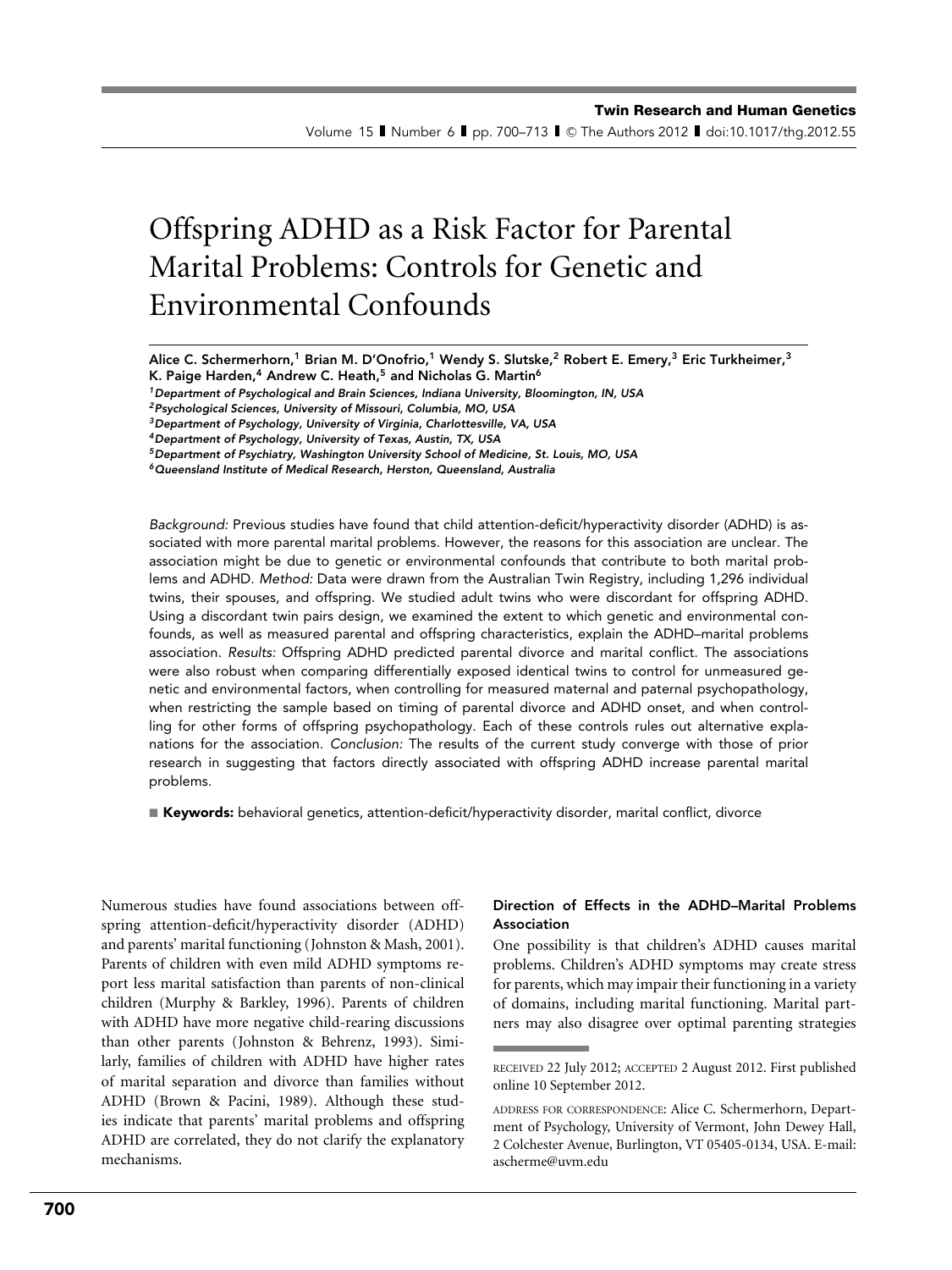for children with ADHD, which may impair marital functioning. Alternatively, interparental problems might cause children's ADHD. Few studies have utilized methodologies that allow examination of the direction of effects, however. Longitudinal and experimental or quasi-experimental designs can be helpful in this regard, but very few studies have used such approaches. We focus on studies that used such approaches. Results of one longitudinal study were consistent with a child effects model. Compared with parents of children without ADHD, parents of children with ADHD were more likely to divorce, and their latency to divorce was shorter (Wymbs et al., 2008). A study utilizing an experimental design also revealed results consistent with child effects. Spouses were randomly assigned to interact with a child confederate who was trained to engage in either typical or disruptive behavior (Wymbs & Pelham, 2010). Marital partners who interacted with a disruptive confederate had poorer interactions with one another than partners who interacted with a non-disruptive confederate.

Wymbs and Pelham's (2010) study provides perhaps the strongest evidence of child ADHD effects on marital conflict. Although experiments are very powerful, however, they are also subject to bias (McGue et al., 2010). The very experimental control that allowed the marital-to-child model to be ruled out in Wymbs and Pelham's (2010) study compromised ecological validity. Participants were placed in an artificial situation, interacting with a misbehaving child they did not know. Experiments have many advantages, but given their limitations, additional investigation is needed, using different methodological approaches (with different strengths and weaknesses) to test alternative explanations (Rutter et al., 2001).

# Genetic and Environmental Confounds

One alternative explanation involves genetic or environmental confounds, that is, third variables that might account for the ADHD–marital problems association. Environmental confounds, such as financial difficulties, could exacerbate both marital problems and offspring ADHD, but potential environmental confounds have been underexamined. It is also possible that genetic factors related to ADHD in the parent generation could influence parents' marital problems and be passed on to offspring, a passive gene–environment correlation (Scarr & McCartney, 1983). ADHD is highly heritable (Nikolas & Burt, 2010), and there is a genetic link between ADHD and antisocial disorders (Faraone et al., 1997). Researchers have also found associations between ADHD, antisocial disorders, and marital problems (Lahey et al., 1988). Thus, a spurious statistical association between marital problems and offspring ADHD could appear when the ADHD–marital problems association is tested without controlling for genetic confounds.

Providing an initial test of this possibility, Wymbs et al. (2008) also tested whether fathers' antisocial behavior and other parental characteristics predict divorce. Paternal antisocial behavior predicted divorce, and with this variable included, child ADHD no longer predicted divorce. This result suggests that the ADHD–marital problems association might reflect genetic and environmental factors that increase both parents' risk for marital problems and children's risk for ADHD.

#### The Current Study

The purpose of this study is to examine mechanisms underlying the association between children's ADHD and parental marital problems. We examined the degree to which this association is confounded by unmeasured genetic or environmental factors and by measured parental psychopathology. We hypothesized that such confounds were largely responsible for the association between ADHD and marital problems. We hypothesized that the ADHD–marital problems association was also partially due to effects of marital problems on offspring ADHD. We, therefore, also examined whether this association would remain when using information about the timing of marital problems and ADHD. We expected that after controlling for genetic factors, shared environment, and measured parental psychopathology, as well as examining only the sub-sample in which marital separation and divorce did not occur prior to offspring ADHD onset, ADHD would no longer predict marital problems.

# Materials and Methods

### **Participants**

Participants were drawn from the Australian National Twin Register. Three major surveys were conducted: (1) a mailed survey in 1981 ( $n = 8,183$ ), (2) a mailed follow-up survey from 1988 to 1989, and (3) a telephone interview from 1992 to 1993. Assessment of 3,844 spouseswas completed via telephone interview in 1994. Data for the current study were drawn from the 1992–1993 twin interviews and the 1994 spouse interviews. Additional information about the sample, its similarity to the initial sample, and data collection is available in Heath et al. (1997) and Slutske et al. (1997).

Twins were selected for the current study if they had a biological child born between 1964 and 1983, and if they or their co-twin had a history of alcohol dependence, conduct disorder (CD), major depressive disorder, or divorce. A control group of twins with no history of alcohol dependence, CD, major depression, or divorce was also randomly selected.

Twins in the current study consisted of 1,296 individuals  $(MZ \text{ females} = 445, MZ \text{ males} = 217; DZ \text{ females} = 415,$ DZ males  $= 219$ ; overall 66% female) nested within 889 twin pairs. Zygosity was determined via questionnaire reports of twins' physical similarity and how frequently they were mistaken for one another, which has been shown to be valid (Slutske et al., 1997). The sample included 407 complete twin pairs (reflecting non-participation of some individual twins within co-twin pairs).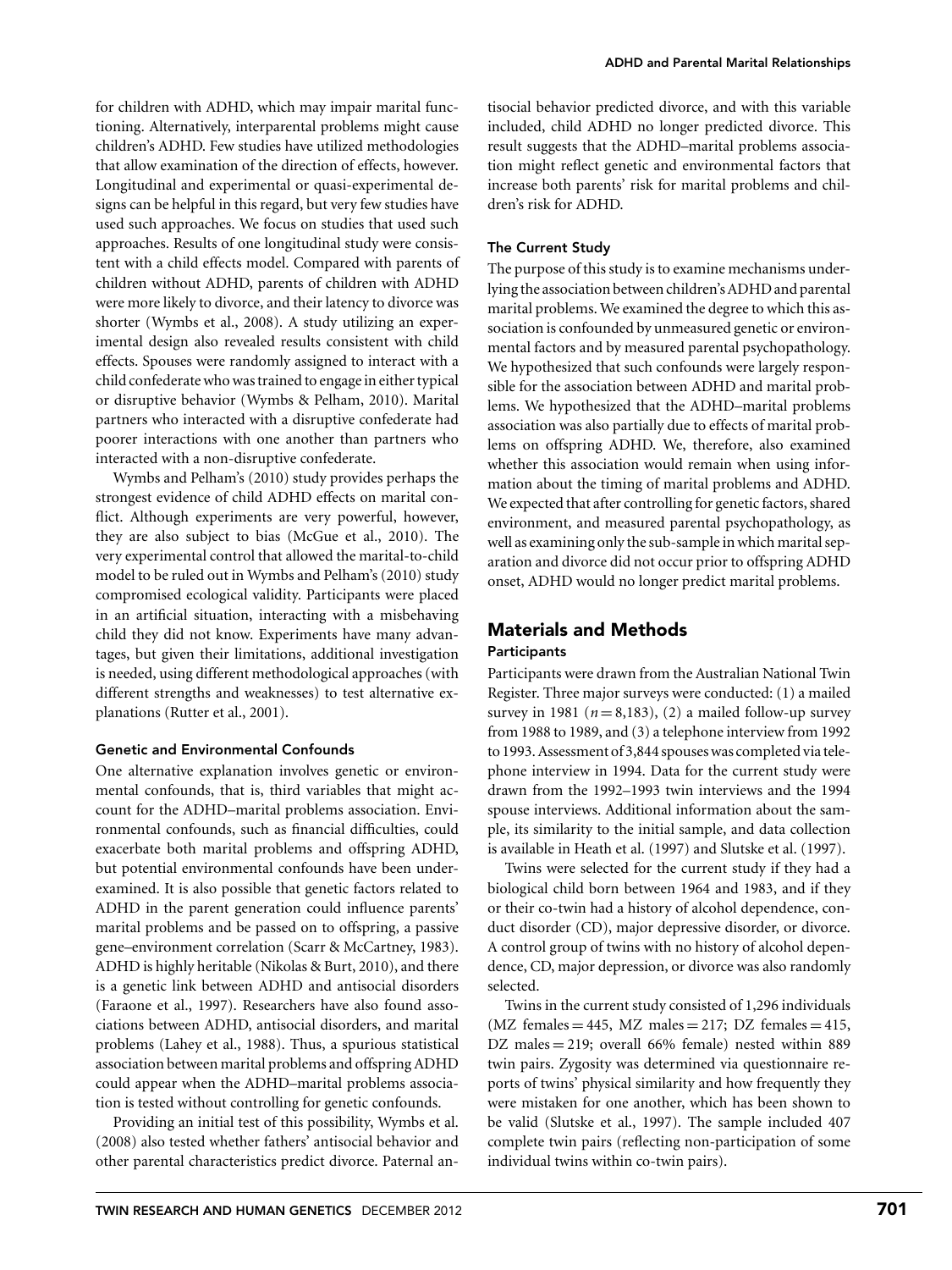Spouses and offspring of all selected twins were targeted for participation. Spouses of 1,045 twins participated. Offspring  $(n=2,554;$  female  $= 50.6\%)$  participated via telephone interview in 1998. To establish reliability, 176 offspring were re-interviewed approximately 1 year later. The institutional review boards at the authors' institutions approved the study, and informed consent was obtained from all participants.

At the time of the study, mothers' mean age was 45.34  $(SD = 7.17)$ , fathers' mean age was 48.32 (*SD* = 8.00), and offspring mean age was 25.06 years ( $SD = 5.65$ ; range = 25).

# Measures

Twins and their spouses completed the Semi-Structured Assessment for the Genetics of Alcoholism (SSAGA; see Bucholz et al., 1994, for additional description) and offspring completed the offspring SSAGA.

*ADHD.* The offspring SSAGA included *Diagnostic and Statistical Manual of Mental Disorders* (4th ed.; *DSM–IV*; American Psychiatric Association, 1994) ADHD items. Offspring provided retrospective self-reports for ages of 6– 12. Each item was answered yes/no. The number of items endorsed was summed; sums ranged from 0 to 18. The measure was designed to assess the *DSM-IV* symptoms of ADHD. Test–retest reliability for ADHD symptoms in the re-interviewed sub-sample was high ( $r = .75$ ,  $p < .001$ ). Summing ADHD scores across siblings, the mean number of symptoms per nuclear family was 3.76 (*SD* = 4.56). Nuclear family symptom sums were used in model testing, with statistical controls for the number of children per family.

Offspring also indicated whether they had been diagnosed with ADHD by a mental health professional; 132 offspring (5.20%) reported an ADHD diagnosis, consistent with worldwide ADHD prevalence rates of 5.29% (Polanczyk et al., 2007). There were 132 offspring within 125 nuclear families (9.65%) with at least one offspring diagnosed with ADHD. Of the 132 offspring reporting an ADHD diagnosis,  $60\%$  ( $n = 79$ ) met criteria for the Predominantly Inattentive Type (6+ inattention symptoms),  $23\%$  ( $n = 30$ ) met criteria for the Predominantly Hyperactive-Impulsive Type (6+ hyperactivity/impulsivity symptoms), and 17%  $(n=23)$  met criteria for the Combined Type (6+ inattention symptoms and 6+ hyperactivity/impulsivity symptoms). Regarding comorbidities, 33% of offspring reporting an ADHD diagnosis  $(n=44)$  also reported four or more symptoms of oppositional defiant disorder (ODD) (the basis for an ODD diagnosis); by comparison, of the 2,422 offspring not reporting an ADHD diagnosis, only 5% ( $n = 122$ ) reported four or more symptoms of ODD. Similarly,  $40\%$  ( $n = 53$ ) of offspring diagnosed with ADHD reported three or more symptoms of CD (the basis for a diagnosis of CD), compared with only 11%  $(n=268)$  of those without an ADHD diagnosis.

Offspring also reported their age at onset of ADHD symptoms, although this information was missing for 21 offspring. The mean age at onset was 7.33 years (*SD* = 2.27).

*Interparental conflict.* Offspring answered two questions about interparental conflict occurring when the offspring was 6–13 years old. One item assessed frequency of conflict in the offspring's presence, and was completed using a 4 point scale ranging from 1 (*often*) to 4 (*never*). The other item assessed amount of conflict, and was completed using a 4-point scale ranging from 1 (*a lot*) to 4 (*none*). Cronbach's alpha for the two items was 0.85. Approximately, 30% of offspring reported their parents had conflict 'Sometimes' or 'Often', and 20% reported 'Some' or 'A lot' of conflict between their parents, consistent with disharmony rates in other community samples (Beach et al., 2005). Responses were reverse-scaled and summed (see Harden et al., 2007, for score distribution information and comparison with other samples). Scores were averaged across siblings within nuclear families; nuclear family scores had a mean of 4.03 (*SD* = 1.52). The averages were standardized to facilitate interpretation of the results. Among offspring who were re-interviewed, test–retest reliability was high  $(r=.82, p<.001)$ . Additionally, agreement between siblings was high; Cronbach's alpha was 0.73 for two-sibling families, and higher for larger families. Further, siblings' reports had correlations of  $r = .58$ ,  $p < .001$  for reports of firstborns with thirdborns, and larger for other sibling pairs.

*Marital separation/divorce.* Offspring reported parental marital separations and divorces, and their own age at the time of separation/divorce. Offspring in 338 twin nuclear families reported separation/divorce occurring in their lifetime (a rate of 26%). An Australian survey revealed that 25% of individuals born between 1972 and 1989 (similar to the era when offspring in the current study were born) reported their parents divorced or permanently separated during their childhood (Australian Bureau of Statistics, 2010), suggesting the prevalence of serious marital problems in our sample was similar to that of the overall population. Missing data precluded identifying offspring age at the time of separation/divorce for 50 offspring. For the 551 offspring (within the 338 families) who did provide this information, mean age at the time of separation/divorce was 10.99 years  $(SD = 6.82)$ .

*Parental covariates.* Twins and spouses reported on lifetime symptoms of CD, alcohol problems, and major depression, and lifetime histories of ever smoking cigarettes or ever using illegal drugs. History of suicidality was assessed using a 5-point Likert scale ranging from 1 (*no thoughts or plans of suicide*) to 5 (*serious suicide attempt*) (Statham et al., 1998). Parents also reported their highest level of education on a 7-point Likert scale ranging from 1 (*less than 7 years'*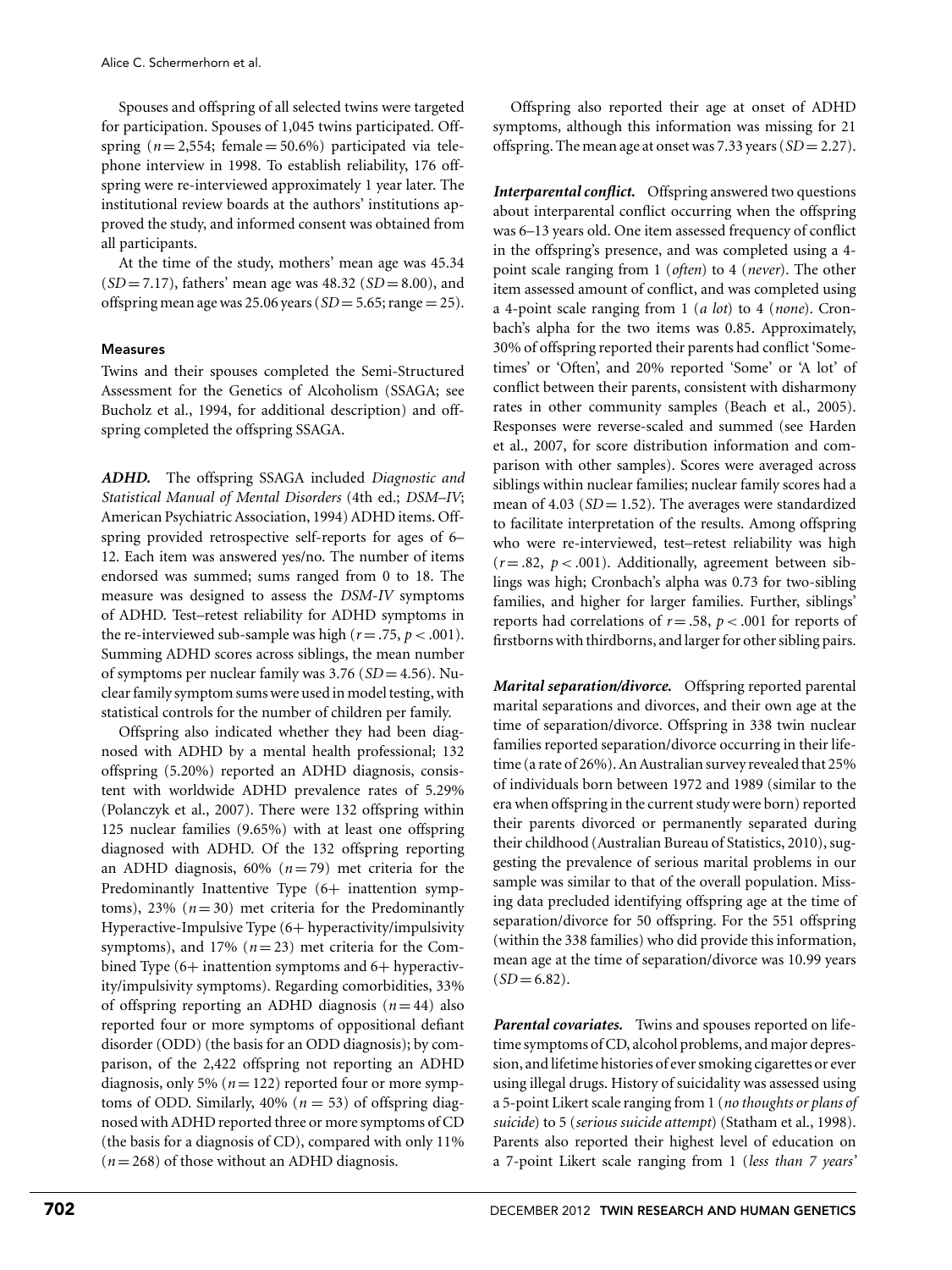*schooling*) to 7 (*university postgraduate training*), and their age at the birth of their first child.

*Other offspring disorders.* Offspring completed items assessing *DSM-IV* symptoms of CD, ODD, and alcohol problems (including alcohol dependence and abuse), and items assessing lifetime diagnosis of *Diagnostic and Statistical Manual of Mental Disorders* (3rd ed., rev.; American Psychiatric Association, 1987) major depression symptoms. Offspring not endorsing either of the two core symptoms of major depression (e.g., depressed mood) were not administered the remaining depression items.

# Data Analyses

We tested offspring ADHD symptoms as a predictor of parents' marital problems using Mplus (Muthén & Muthén, 1998–2007). We accounted for the nesting of the data (i.e., individual twins nested within twin pairs) in all models using a sandwich estimator. Full information maximum likelihood was used to account for missing data, and we controlled for the number of children in the nuclear family.

We ran separate models for marital conflict and separation/divorce, using linear regression for the former and logistic regression for the latter. We first computed the regressions in the entire sample (Model 1). This model tests for an ADHD–marital problems association at the phenotypic level, which compares unrelated families. Model 2 tested the same association, but added statistical controls for the measured maternal and paternal psychopathology. This model tests whether the ADHD–marital problems association remains when controlling for parental traits that could confound the association.

Next, we used discordant twin pairs analyses to test whether genetic confounds explain the ADHD–marital problems association (Model 3). The discordant twin pairs design is useful for dealing with potential genetic or shared environmental confounds (Johnson et al., 2009; McGue et al., 2010). This design facilitates comparing outcomes of co-twins who differ in their exposure to a risk factor. When comparing MZ co-twins, observed differences in outcomes cannot be due to genetic factors, because the twins are identical genetically, and the design rules out environmental factors that make twins similar (Rutter et al., 2001). This analysis is ideal for our purposes because it facilitates examination of whether offspring ADHD is associated with parents' marital problems even when controlling for potential genetic and environmental confounds.

In the discordant twin pairs analyses, we simultaneously regressed marital outcomes on the average level of ADHD in the extended family (i.e., the average ADHD level of all offspring of both twins in a pair) and on each twin's deviation from their extended family's average. This approach provides accurate within-family estimates (Carlin et al., 2005). The analyses tested differences in cousins' levels of ADHD as the predictor of the twins' marital outcomes. The regression of marital outcomes on the average level of ADHD in the extended family (between-families regression) reflects genetic, environmental, and exposure effects; it tests whether families with higher levels of ADHD were generally more at risk for marital problems. The regression on the deviation score (within-families regression) tests whether the twin who was exposed to more offspring ADHD than the co-twin had more marital problems. Thus, differences in levels of offspring ADHD between nuclear families (comparing cousins) are tested as predictors of co-twins' marital outcomes. This test reflects effects of exposure to offspring ADHD, controlling for shared genes and shared environment. A causal association would be implicated if, within a twin pair, the twin who was exposed to more offspring ADHD had more marital problems. Shared environmental and/or genetic factors would be implicated if the twin who was exposed to more ADHD did not have more marital problems.

Next, we repeated this test, adding controls for the parental covariates (Model 4). Then, we reran the discordant twin pairs analyses using only the monozygotic twins' (MZ) data (Models 5 and 6). These tests allowed us greater control for genetic factors, but reduced the sample size considerably.

Finally, we repeated Models 1–6 using only families in which separation/divorce did not precede or co-occur with ADHD onset  $[n = 1,214$  nuclear families  $(n_{\text{MZ}} = 614,$  $n_{\text{DZ}} = 600$ ). When offspring reports suggested different occasions of separation/divorce, we used the first occasion reported, to be conservative. These tests increase confidence regarding the direction of effects, because they excluded families in which the timing of ADHD onset and separation/divorce might be more consistent with a marital problems-to-child direction of effects than a childto-marital problems direction. Using this sub-sample decreased the likelihood that the ADHD–marital problems association was due to an effect of marital problems on ADHD. Similar approaches have been used in other studies (e.g., Jaffee et al., 2004).

We also conducted sensitivity tests to examine the robustness of the findings from our primary models. We examined whether our findings were independent of such factors as family size, greater prevalence of ADHD in males, and other forms of offspring psychopathology. To do this, we conducted separate models testing diagnosis of ADHD as the predictor of marital problems, removing the control for the number of children in the family, adding a control for the number of male children in the family, comparing only same-sex DZ twins, and adding controls for offspring ODD, CD, alcohol problems, and major depression.

# Results

Table 1 descriptively presents rates of marital problems as a function of ADHD diagnosis. Nuclear families in which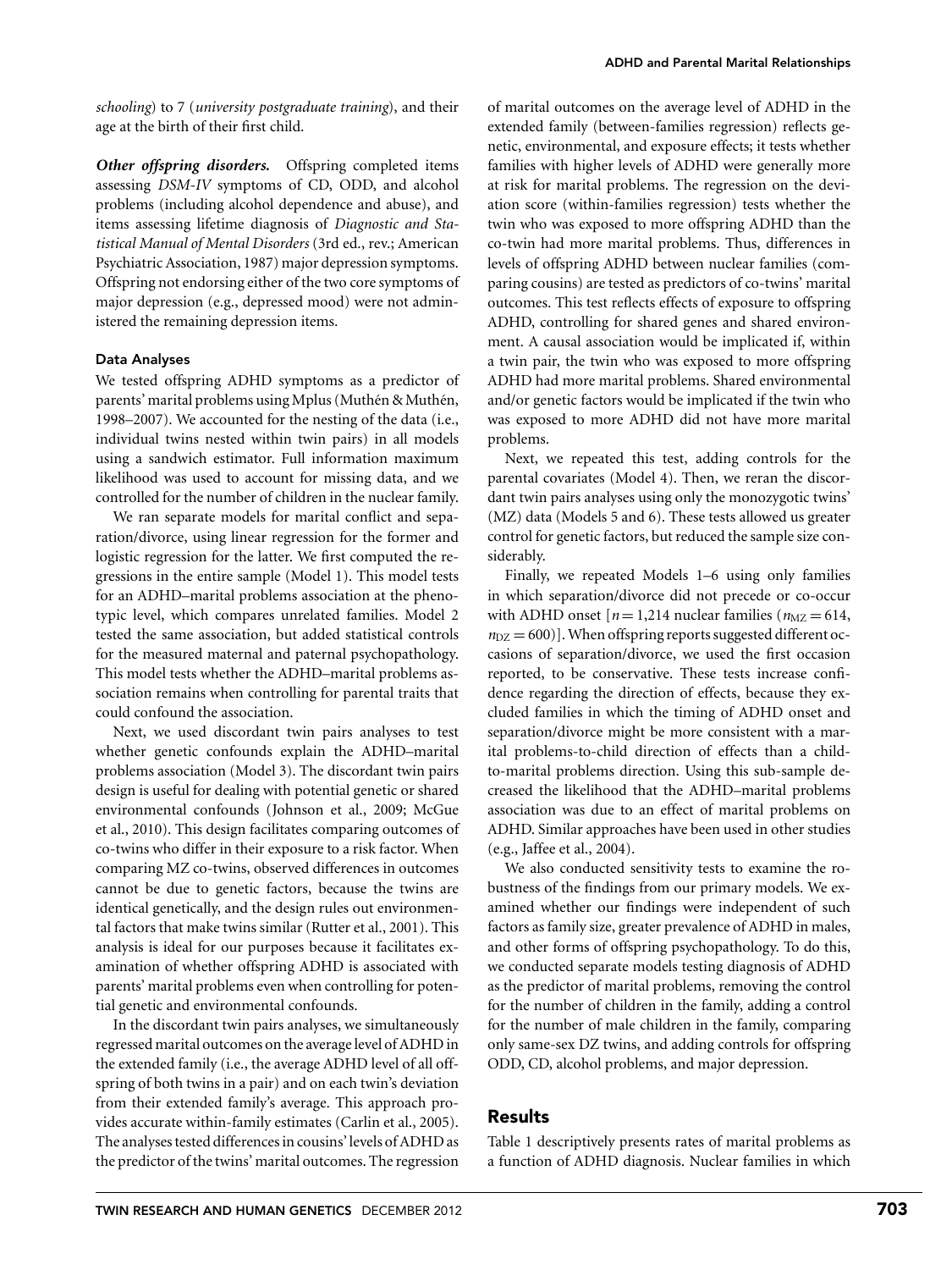| <b>TABLE 1</b>                                            |  |
|-----------------------------------------------------------|--|
| Rates of Marital Problems as a Function of Offspring ADHD |  |
| <b>Diagnosis</b>                                          |  |

|                              |         | Marital conflict | Separation/<br>divorce |       |
|------------------------------|---------|------------------|------------------------|-------|
| Offspring ADHD               | Mean    | N                | %                      | N     |
| Entire sample                | 0.00    | 1.139            | 26.1                   | 1,296 |
| No diagnosis                 | $-0.01$ | 1.032            | 25.4                   | 1,171 |
| Diagnosis                    | 0.13    | 107              | 32.8                   | 125   |
| All discordant twins         | 0.03    | 135              | 28.8                   | 146   |
| No diagnosis                 | 0.03    | 69               | 27.4                   | 73    |
| Diagnosis                    | 0.02    | 66               | 30.1                   | 73    |
| Discordant MZ twins          | 0.03    | 75               | 28.0                   | 82    |
| No diagnosis                 | 0.01    | 38               | 24.4                   | 41    |
| Diagnosis                    | 0.06    | 37               | 31.7                   | 41    |
| Discordant same-sex DZ twins | $-0.06$ | 40               | 36.4                   | 44    |
| No diagnosis                 | $-0.12$ | 21               | 36.4                   | 22    |
| Diagnosis                    | 0.01    | 19               | 36.4                   | 22    |

Note: ADHD = attention-deficit/hyperactivity disorder; MZ = monozygotic; DZ = dizygotic.

at least one offspring was diagnosed with ADHD tended to have more marital problems than families without ADHD.

#### Primary Analyses

Regression analyses comparing unrelated families revealed that ADHD predicted more marital conflict (Table 2, Model 1). Results indicated that one additional ADHD symptom is associated with a 0.03 *SD*-unit increase in conflict. When controls for parental covariates were added, the association

#### TABLE 2

#### Regression Predicting Marital Conflict

remained (Model 2). Comparing co-twins differentially exposed to ADHD, the within-families regression was significant (Model 3). When controlling for parental covariates, the association remained in the same direction, although it was no longer significant (Model 4). The magnitude of the within-twin pair effect remained consistent when using only the MZ sample (Model 5) and with parental covariates added to the MZ model (Model 6). Results of these tests, therefore, are consistent with the inference that offspring ADHD increases parents' marital conflict, because when we controlled for genetic and shared environmental factors and measured parental characteristics, the magnitude of the within-families coefficient remained substantial.

Next, we tested models predicting separation/divorce. The comparison of unrelated families revealed that ADHD predicted separation/divorce (Table 3, Model 1), indicating that one additional symptom of ADHD is associated with a 5% increase in odds of separation/divorce. Adding parental covariates, the association was in the same direction but somewhat reduced (Model 2). Comparing co-twins differentially exposed to ADHD, results were consistent with a causal effect of ADHD on separation/divorce (Model 3). Repeating this test adding parental covariates (Model 4), using only the MZ sample (Model 5), and adding parental covariates to the MZ model (Model 6) produced similar, albeit attenuated, results. Because the regression coefficients for separation/divorce were similar in magnitude to those for marital conflict, and because relatively few couples

|                         | Regression Fredicting Marital Commet |                           |                         |                           |                  |                         |
|-------------------------|--------------------------------------|---------------------------|-------------------------|---------------------------|------------------|-------------------------|
| Parameter               | Model 1<br>b(SE)                     | Model 2<br>b(SE)          | Model 3<br>b(SE)        | Model 4<br>b(SE)          | Model 5<br>b(SE) | Model 6<br>b(SE)        |
| Offspring ADHD symptoms |                                      |                           |                         |                           |                  |                         |
| Unrel                   | $0.03(0.01)$ ***                     | $0.02(0.01)$ **           |                         |                           |                  |                         |
| <b>Btwn</b>             |                                      |                           | $0.04(0.01)$ **         | $0.02(0.01)^{\dagger}$    | $0.06(0.02)$ **  | $0.04(0.02)$ *          |
| W/in                    |                                      |                           | $0.03(0.01)*$           | 0.02(0.01)                | $0.05(0.02)$ *** | $0.05(0.02)$ **         |
| No. children            | $-0.07(0.04)^{\dagger}$              | $-0.04(0.04)$             | $-0.07(0.04)^{\dagger}$ | $-0.04(0.04)$             | $-0.07(0.05)$    | $-0.04(0.05)$           |
| Wife covariates         |                                      |                           |                         |                           |                  |                         |
| Alcohol                 |                                      | $0.05(0.03)^{\dagger}$    |                         | $0.06(0.03)$ <sup>†</sup> |                  | 0.04(0.05)              |
| Conduct                 |                                      | 0.00(0.05)                |                         | 0.00(0.05)                |                  | $-0.03(0.07)$           |
| Depression              |                                      | $0.04(0.01)$ ***          |                         | $0.04(0.01)$ ***          |                  | $0.04(0.01)$ *          |
| Suicidality             |                                      | $0.06(0.03)$ <sup>†</sup> |                         | $0.06(0.03)$ <sup>†</sup> |                  | $0.14(0.05)$ **         |
| Drug                    |                                      | $-0.07(0.10)$             |                         | $-0.05(0.10)$             |                  | $-0.29(0.16)^{\dagger}$ |
| Cigarette               |                                      | $-0.03(0.07)$             |                         | $-0.03(0.07)$             |                  | $-0.07(0.09)$           |
| Education               |                                      | 0.03(0.03)                |                         | 0.03(0.03)                |                  | $-0.03(0.04)$           |
| Age at first birth      |                                      | $-0.01(0.01)$             |                         | $-0.01(0.01)$             |                  | $-0.01(0.02)$           |
| Husband covariates      |                                      |                           |                         |                           |                  |                         |
| Alcohol                 |                                      | $0.06(0.02)$ **           |                         | $0.05(0.02)$ **           |                  | $0.05(0.03)^{\dagger}$  |
| Conduct                 |                                      | $-0.02(0.03)$             |                         | $-0.02(0.03)$             |                  | $-0.04(0.04)$           |
| Depression              |                                      | $-0.01(0.01)$             |                         | $-0.01(0.01)$             |                  | $-0.03(0.02)$           |
| Suicidality             |                                      | $0.08(0.04)$ *            |                         | $0.08(0.04)^{\dagger}$    |                  | $0.18(0.06)$ ***        |
| Drug                    |                                      | 0.03(0.09)                |                         | 0.03(0.09)                |                  | 0.06(0.13)              |
| Cigarette               |                                      | 0.12(0.08)                |                         | $0.13(0.08)$ <sup>†</sup> |                  | 0.16(0.10)              |
| Education               |                                      | 0.00(0.02)                |                         | 0.00(0.02)                |                  | 0.03(0.03)              |
| Age at first birth      |                                      | 0.01(0.01)                |                         | 0.01(0.01)                |                  | 0.01(0.01)              |

Note: N = 1,296 for Models 1-4; N = 662 for Models 5 and 6. ADHD = attention-deficit/hyperactivity disorder; Unrel = unrelated families; Btwn = betweenfamilies; W/in = within-families. Model 1: phenotypic association; Model 2: phenotypic association plus parental covariates; Model 3: co-twin comparison; Model 4: co-twin comparison plus parental covariates; Model 5: co-twin comparison, MZ sub-sample; Model 6: co-twin comparison plus parental covariates, MZ sub-sample.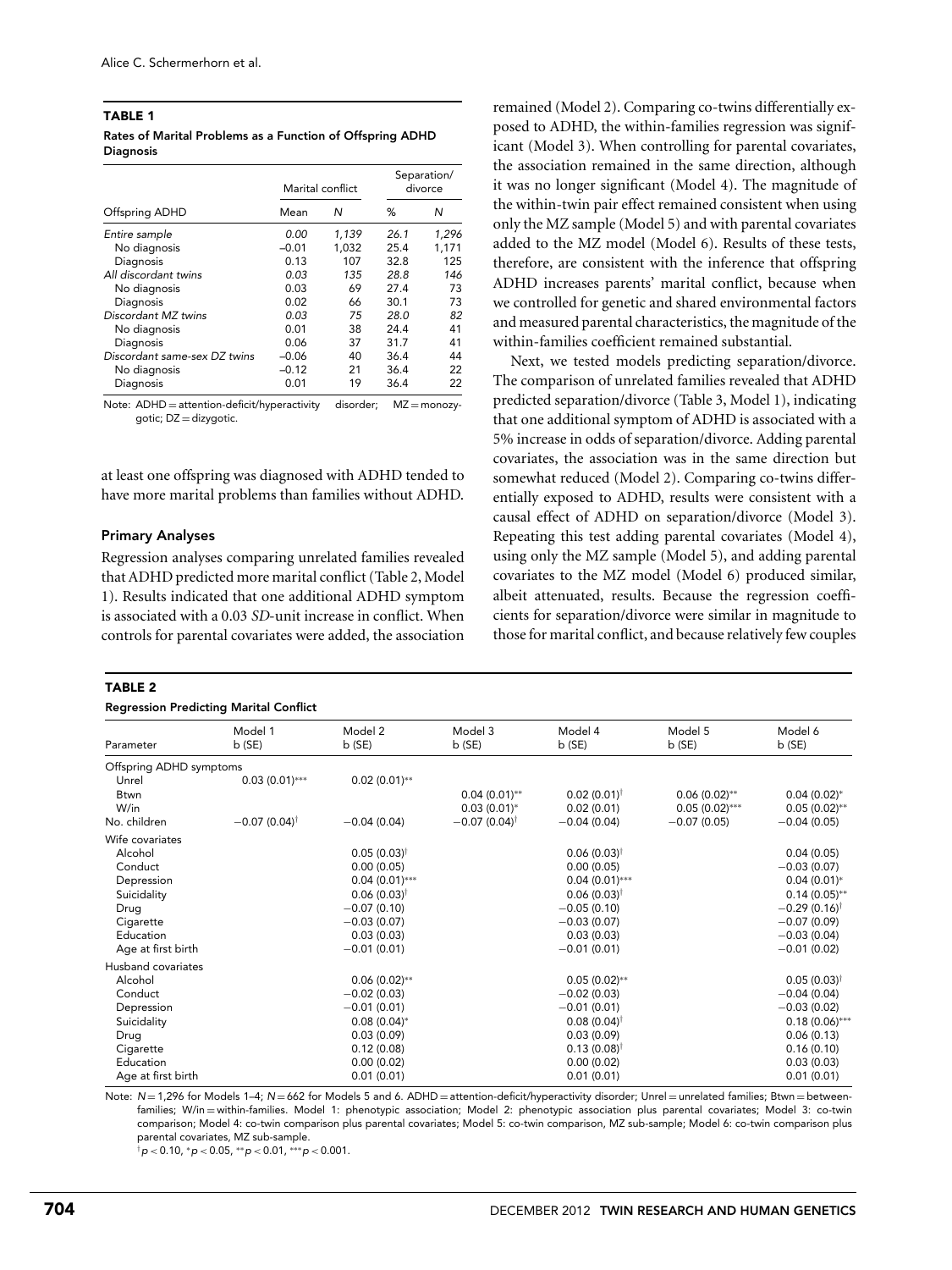#### Regression Predicting Marital Separation/Divorce

| Model 3<br>OR (95% CI)  | Model 4<br>OR (95% CI)                                                                                                                                                                                                                                                                                                                                                                                                                     | Model 5<br>OR (95% CI) | Model 6<br>OR (95% CI)        |
|-------------------------|--------------------------------------------------------------------------------------------------------------------------------------------------------------------------------------------------------------------------------------------------------------------------------------------------------------------------------------------------------------------------------------------------------------------------------------------|------------------------|-------------------------------|
|                         |                                                                                                                                                                                                                                                                                                                                                                                                                                            |                        |                               |
|                         |                                                                                                                                                                                                                                                                                                                                                                                                                                            |                        |                               |
| $1.04(1.01 - 1.08)^{*}$ | $0.99(0.99 - 0.99)^{**}$                                                                                                                                                                                                                                                                                                                                                                                                                   | $0.99(0.90 - 1.08)$    | $0.97(0.93 - 1.01)^{\dagger}$ |
| $1.08(1.02 - 1.14)$ **  | $1.05(0.98 - 1.12)$                                                                                                                                                                                                                                                                                                                                                                                                                        | $1.12(1.03 - 1.22)$ ** | $1.10(0.99 - 1.21)^{\dagger}$ |
|                         | $0.74(0.61 - 0.88)$ ***                                                                                                                                                                                                                                                                                                                                                                                                                    | $0.74(0.57-0.98)^{*}$  | $0.76(0.58 - 1.00)^{\dagger}$ |
|                         |                                                                                                                                                                                                                                                                                                                                                                                                                                            |                        |                               |
|                         | $1.05(0.91 - 1.20)$                                                                                                                                                                                                                                                                                                                                                                                                                        |                        | $0.99(0.83 - 1.18)$           |
|                         | $0.98(0.82 - 1.18)$                                                                                                                                                                                                                                                                                                                                                                                                                        |                        | $0.74(0.56 - 0.98)^{*}$       |
|                         | $1.09(1.04 - 1.14)$ ***                                                                                                                                                                                                                                                                                                                                                                                                                    |                        | $1.08(1.01 - 1.16)^{*}$       |
|                         | $1.17(1.03 - 1.32)^{*}$                                                                                                                                                                                                                                                                                                                                                                                                                    |                        | $1.27(1.06 - 1.51)$ **        |
|                         | $1.62(1.06 - 2.45)^{*}$                                                                                                                                                                                                                                                                                                                                                                                                                    |                        | $2.21(1.14 - 4.30)^{*}$       |
|                         | $0.92(0.68 - 1.25)$                                                                                                                                                                                                                                                                                                                                                                                                                        |                        | $1.06(0.67 - 1.69)$           |
|                         | $0.97(0.86 - 1.08)$                                                                                                                                                                                                                                                                                                                                                                                                                        |                        | $0.89(0.75 - 1.06)$           |
|                         | $0.92(0.87 - 0.98)$ **                                                                                                                                                                                                                                                                                                                                                                                                                     |                        | $0.92(0.84 - 1.00)^{\dagger}$ |
|                         |                                                                                                                                                                                                                                                                                                                                                                                                                                            |                        |                               |
|                         | $0.99(0.91 - 1.08)$                                                                                                                                                                                                                                                                                                                                                                                                                        |                        | $1.05(0.92 - 1.19)$           |
|                         | $0.93(0.81 - 1.07)$                                                                                                                                                                                                                                                                                                                                                                                                                        |                        | $0.86(0.70-1.06)$             |
|                         | $1.16(1.10-1.23)***$                                                                                                                                                                                                                                                                                                                                                                                                                       |                        | $1.16(1.06 - 1.28)$ **        |
|                         | $1.04(0.89 - 1.21)$                                                                                                                                                                                                                                                                                                                                                                                                                        |                        | $1.13(0.88 - 1.45)$           |
|                         | $1.77(1.21 - 2.61)$ **                                                                                                                                                                                                                                                                                                                                                                                                                     |                        | 1.33 (0.68-2.59)              |
|                         | $1.13(0.76 - 1.67)$                                                                                                                                                                                                                                                                                                                                                                                                                        |                        | $1.01(0.57 - 1.77)$           |
|                         | $0.98(0.88 - 1.08)$                                                                                                                                                                                                                                                                                                                                                                                                                        |                        | $0.98(0.83 - 1.16)$           |
|                         | $1.02(0.96 - 1.07)$                                                                                                                                                                                                                                                                                                                                                                                                                        |                        | $1.02(0.95 - 1.11)$           |
|                         | 1.02 (0.99-1.06)<br>$0.73(0.60 - 0.88)$ **<br>$1.04(0.91 - 1.19)$<br>$0.97(0.81 - 1.17)$<br>$1.09(1.04 - 1.14)$ ***<br>$1.17(1.04 - 1.33)^{*}$<br>$1.60(1.06 - 2.43)^{*}$<br>$0.93(0.68 - 1.26)$<br>$0.97(0.87 - 1.09)$<br>$0.92(0.87 - 0.98)$ **<br>$0.99(0.90 - 1.08)$<br>$0.93(0.81 - 1.07)$<br>$1.16(1.10-1.23)***$<br>$1.04(0.89 - 1.21)$<br>$1.72(1.18 - 2.52)$ **<br>$1.14(0.77 - 1.70)$<br>$0.98(0.88 - 1.08)$<br>1.02 (0.96-1.07) | $0.66$ (0.56-0.79)***  |                               |

Note: N = 1,296 for Models 1-4; N = 662 for Models 5 and 6. ADHD = attention-deficit/hyperactivity disorder; Unrel = unrelated families; Btwn = betweenfamilies; W/in = within-families. Model 1: phenotypic association; Model 2: phenotypic association plus parental covariates; Model 3: co-twin comparison; Model 4: co-twin comparison plus parental covariates; Model 5: co-twin comparison, MZ sub-sample; Model 6: co-twin comparison plus parental covariates, MZ sub-sample.

†p *<* 0.10, <sup>∗</sup>p *<* 0.05, ∗∗p *<* 0.01, ∗∗∗p *<* 0.001.

separated/divorced, the lack of statistical significance is likely due, at least in part, to limited statistical power. These results suggest that offspring ADHD elevates parents' risk of separation/divorce.

Next, we reran the models using only the sub-sample for whom separation/divorce did not precede or co-occur with ADHD onset. Thus, we re-examined the possible role of genetic factors after excluding families in which the timing of ADHD onset and separation/divorce suggests a marital problems-to-child direction of effects. Results for marital conflict (Table 4) were essentially the same as for the full sample. Thus, using the smaller sample of families in which separation/divorce did not precede ADHD, results were consistent with the notion that offspring ADHD increases marital conflict. We also reran the models predicting separation/divorce using this sub-sample (Table 5). The results were similar to those for the full sample, although the associations were slightly smaller in magnitude.

# Sensitivity Tests

Results of analyses using ADHD diagnoses (Tables 6 and 7) were similar to those using ADHD symptoms, although the standard errors around the estimates were large, likely due to power limitations (because relatively few offspring were diagnosed with ADHD). Further, additional analyses that (1) did not control for number of children in the family (Tables 8 and 9), (2) controlled for number of male children in the family (Tables 10 and 11), and (3) compared only

same-sex DZ twins (Table 12) all provided commensurate results. When we added controls for offspring ODD and CD (Table 13), the association remained basically the same; similarly, when we added controls for offspring alcohol problems and major depression (Table 13), the association was attenuated slightly. The results, therefore, are independent of the number of children in the family, the larger number of female than male twins in our sample, and the greater prevalence of ADHD among males than among females. They are also independent of offspring ODD, CD, depression, and alcohol problems.

# Discussion and Conclusions

Our results indicate that environmental factors related specifically to offspring ADHD increase parents' risks of marital conflict and separation/divorce, contrary to our hypotheses. First, comparing unrelated families, we found that offspring ADHD robustly predicted marital conflict when controlling for measured characteristics of both parents (e.g., CD, alcohol problems). The association was robust to controls for genetic and shared environmental selection factors (when comparing MZ twins differentially exposed to offspring ADHD). The association also remained after removing families in which separation/divorce preceded or co-occurred with ADHD onset. The results for separation/divorce were similar, although we had limited statistical power to precisely estimate the associations'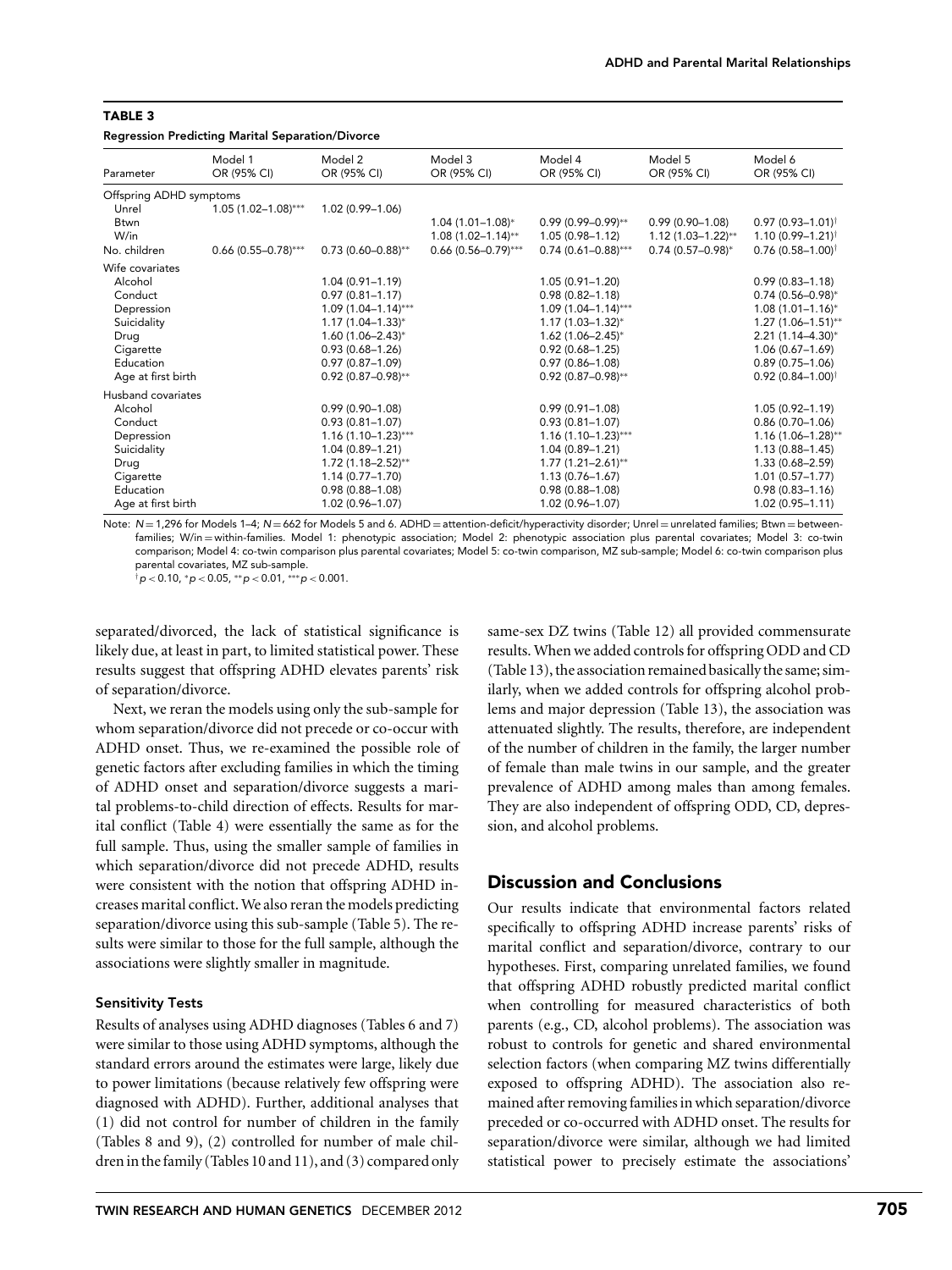### Regression Predicting Marital Conflict: Timing Sub-sample

|                         | Model 1                 | Model 2                   | Model 3                    | Model 4                | Model 5          | Model 6                 |
|-------------------------|-------------------------|---------------------------|----------------------------|------------------------|------------------|-------------------------|
| Parameter               | b(SE)                   | b(SE)                     | b(SE)                      | b(SE)                  | $b$ (SE)         | b(SE)                   |
| Offspring ADHD symptoms |                         |                           |                            |                        |                  |                         |
| Unrel                   | $0.03(0.01)$ ***        | $0.02(0.01)$ **           |                            |                        |                  |                         |
| Btwn                    |                         |                           | $0.04(0.01)$ **            | $0.02(0.01)^{\dagger}$ | $0.06(0.02)$ **  | $0.05(0.02)$ *          |
| W/in                    |                         |                           | $0.03(0.01)^*$             | 0.02(0.01)             | $0.06(0.02)$ *** | $0.05(0.02)$ ***        |
| No. children            | $-0.07(0.04)^{\dagger}$ | $-0.04(0.04)$             | $-0.07(0.04)$ <sup>†</sup> | $-0.04(0.04)$          | $-0.08(0.06)$    | $-0.05(0.05)$           |
| Wife covariates         |                         |                           |                            |                        |                  |                         |
| Alcohol                 |                         | $0.05(0.03)^{\dagger}$    |                            | $0.06(0.03)^{\dagger}$ |                  | 0.03(0.05)              |
| Conduct                 |                         | 0.00(0.05)                |                            | 0.00(0.05)             |                  | $-0.03(0.07)$           |
| Depression              |                         | $0.04(0.01)$ ***          |                            | $0.04(0.01)$ ***       |                  | $0.04(0.02)$ *          |
| Suicidality             |                         | $0.06(0.04)$ <sup>†</sup> |                            | $0.06(0.04)^{\dagger}$ |                  | $0.14(0.05)$ **         |
| Drug                    |                         | $-0.07(0.10)$             |                            | $-0.05(0.10)$          |                  | $-0.28(0.16)^{\dagger}$ |
| Cigarette               |                         | $-0.02(0.07)$             |                            | $-0.02(0.07)$          |                  | $-0.05(0.09)$           |
| Education               |                         | 0.03(0.03)                |                            | 0.03(0.03)             |                  | $-0.04(0.04)$           |
| Age at first birth      |                         | $-0.01(0.01)$             |                            | $-0.01(0.01)$          |                  | $-0.01(0.02)$           |
| Husband covariates      |                         |                           |                            |                        |                  |                         |
| Alcohol                 |                         | $0.05(0.02)$ *            |                            | $0.05(0.02)$ *         |                  | $0.05(0.03)^{\dagger}$  |
| Conduct                 |                         | $-0.01(0.03)$             |                            | $-0.01(0.03)$          |                  | $-0.04(0.04)$           |
| Depression              |                         | $-0.01(0.01)$             |                            | $-0.01(0.01)$          |                  | $-0.03(0.02)^{\dagger}$ |
| Suicidality             |                         | $0.07(0.04)^{\dagger}$    |                            | $0.07(0.04)^{\dagger}$ |                  | $0.17(0.06)$ **         |
| Drug                    |                         | 0.01(0.09)                |                            | 0.01(0.09)             |                  | 0.01(0.13)              |
| Cigarette               |                         | $0.13(0.08)^{\dagger}$    |                            | $0.14(0.08)^{\dagger}$ |                  | $0.18(0.10)^{\dagger}$  |
| Education               |                         | 0.00(0.02)                |                            | 0.00(0.02)             |                  | 0.04(0.03)              |
| Age at first birth      |                         | 0.01(0.01)                |                            | 0.01(0.01)             |                  | 0.02(0.01)              |

Note: N = 1,214 for Models 1-4; N = 614 for Models 5 and 6. ADHD = attention-deficit/hyperactivity disorder; Unrel = unrelated families; Btwn = betweenfamilies; W/in = within-families. Model 1: phenotypic association; Model 2: phenotypic association plus parental covariates; Model 3: co-twin comparison; Model 4: co-twin comparison plus parental covariates; Model 5: co-twin comparison, MZ sub-sample; Model 6: co-twin comparison plus parental covariates, MZ sub-sample.

†p *<* 0.10, <sup>∗</sup>p *<* 0.05, ∗∗p *<* 0.01, ∗∗∗p *<* 0.001.

#### TABLE 5

# Regression Predicting Marital Separation/Divorce: Timing Sub-sample

| Model 1<br>OR (95% CI)         | Model 2<br>OR (95% CI)  | Model 3<br>OR (95% CI)  | Model 4<br>OR (95% CI)   | Model 5<br>OR (95% CI) | Model 6<br>OR (95% CI)           |
|--------------------------------|-------------------------|-------------------------|--------------------------|------------------------|----------------------------------|
| Offspring ADHD symptoms        |                         |                         |                          |                        |                                  |
| $1.03(0.995 - 1.07)^{\dagger}$ | $1.00(0.96 - 1.04)$     |                         |                          |                        |                                  |
|                                |                         | $1.02(0.94 - 1.12)$     | $0.98(0.94 - 1.02)$      | $0.97(0.89 - 1.06)$    | $0.94(0.79 - 1.13)$              |
|                                |                         | $1.05(0.99 - 1.11)$     | $1.02(0.94 - 1.11)$      | $1.07(0.98 - 1.17)$    | $1.15(0.96 - 1.37)$              |
| $0.71(0.59 - 0.86)$ ***        | $0.79(0.64 - 0.98)^{*}$ | $0.71(0.58 - 0.87)$ *** | $0.80(0.63 - 0.999)^{*}$ | $0.85(0.64 - 1.14)$    | $0.81(0.49 - 1.35)$              |
|                                |                         |                         |                          |                        |                                  |
|                                | 1.09 (0.94-1.26)        |                         | $1.11(0.95 - 1.29)$      |                        | $1.11(0.73 - 1.68)$              |
|                                | $0.98(0.80 - 1.21)$     |                         | $1.02(0.80 - 1.29)$      |                        | $0.77(0.48 - 1.24)$              |
|                                | $1.09(1.04 - 1.15)$ *** |                         | $1.10(1.04 - 1.17)$ **   |                        | $1.13(0.98 - 1.29)$ <sup>†</sup> |
|                                | $1.18(1.04 - 1.35)^{*}$ |                         | $1.22(1.05 - 1.42)^{*}$  |                        | $1.40(0.95 - 2.06)^{\dagger}$    |
|                                | $1.34(0.84 - 2.12)$     |                         | 1.40 (0.82-2.37)         |                        | $2.32(0.56 - 9.70)$              |
|                                | $0.78(0.56 - 1.10)$     |                         | $0.75(0.51 - 1.10)$      |                        | $3.98(1.48 - 10.69)$ **          |
|                                | $1.00(0.88 - 1.12)$     |                         | $0.99(0.86 - 1.13)$      |                        | $0.87(0.59 - 1.27)$              |
|                                | $0.93(0.87 - 0.99)^{*}$ |                         | $0.92(0.86 - 0.99)^{*}$  |                        | $0.93(0.72 - 1.18)$              |
| Husband covariates             |                         |                         |                          |                        |                                  |
|                                | $1.00(0.91 - 1.10)$     |                         | $1.00(0.90 - 1.12)$      |                        | $1.10(0.86 - 1.41)$              |
|                                | $0.94(0.81 - 1.10)$     |                         | $0.95(0.80 - 1.13)$      |                        | $0.79(0.54 - 1.14)$              |
|                                | $1.15(1.08 - 1.22)$ *** |                         | $1.18(1.10 - 1.27)$ ***  |                        | $1.22(1.03 - 1.44)^{*}$          |
|                                | $1.03(0.88 - 1.21)$     |                         | $1.02(0.84 - 1.24)$      |                        | $1.04(0.68 - 1.58)$              |
|                                | $1.87(1.24 - 2.84)$ **  |                         | $2.10(1.29 - 3.41)$ **   |                        | $0.89(0.21 - 3.80)$              |
|                                | $0.99(0.65 - 1.53)$     |                         | $0.98(0.60 - 1.61)$      |                        | $0.88(0.34 - 2.32)$              |
|                                | $0.96(0.85 - 1.07)$     |                         | $0.94(0.82 - 1.07)$      |                        | $0.92(0.69 - 1.24)$              |
|                                | 1.00 (0.94-1.06)        |                         | $1.00(0.93 - 1.07)$      |                        | $0.95(0.79 - 1.15)$              |
|                                |                         |                         |                          |                        |                                  |

Note:  $N=1,214$  for Models 1–4;  $N=614$  for Models 5 and 6. ADHD = attention-deficit/hyperactivity disorder; Unrel = unrelated families; Btwn = between-families; W/in = within-families. Model 1: phenotypic association; Model 2: phenotypic association plus parental covariates; Model 3: co-twin comparison; Model 4: co-twin comparison plus parental covariates; Model 5: co-twin comparison, MZ sub-sample; Model 6: co-twin comparison plus parental covariates, MZ sub-sample.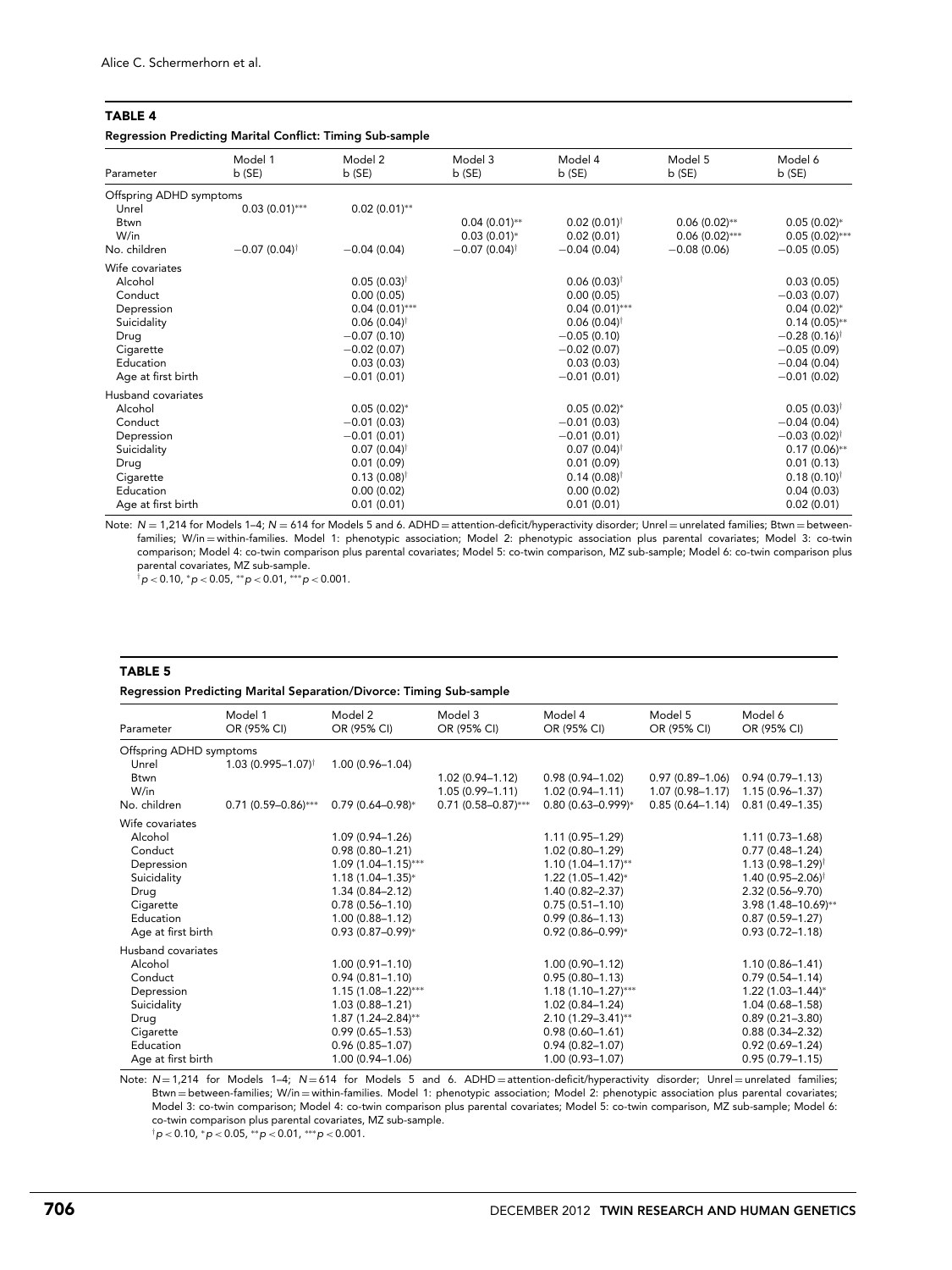Regression Predicting Marital Conflict Using ADHD Diagnoses

|                         | Model 1                | Model 2                   | Model 3       | Model 4                   | Model 5    | Model 6                 |
|-------------------------|------------------------|---------------------------|---------------|---------------------------|------------|-------------------------|
| Parameter               | b(SE)                  | b(SE)                     | b (SE)        | b (SE)                    | b(SE)      | b (SE)                  |
| Offspring ADHD symptoms |                        |                           |               |                           |            |                         |
| Unrel                   | $0.17(0.10)^{\dagger}$ | 0.10(0.09)                |               |                           |            |                         |
| <b>Btwn</b>             |                        |                           | 0.13(0.17)    | 0.07(0.17)                | 0.20(0.28) | 0.16(0.26)              |
| W/in                    |                        |                           | 0.00(0.17)    | $-0.05(0.16)$             | 0.03(0.20) | $-0.03(0.19)$           |
| No. children            | $-0.02(0.04)$          | $-0.01(0.03)$             | $-0.02(0.04)$ | 0.00(0.03)                | 0.02(0.05) | 0.03(0.05)              |
| Wife covariates         |                        |                           |               |                           |            |                         |
| Alcohol                 |                        | $0.06(0.03)^{\dagger}$    |               | $0.06(0.03)^{\dagger}$    |            | 0.03(0.05)              |
| Conduct                 |                        | 0.00(0.05)                |               | 0.00(0.05)                |            | $-0.03(0.08)$           |
| Depression              |                        | $0.04(0.01)$ ***          |               | $0.04(0.01)$ ***          |            | $0.04(0.01)$ **         |
| Suicidality             |                        | $0.06(0.03)$ <sup>†</sup> |               | $0.06(0.03)$ <sup>†</sup> |            | $0.14(0.05)$ **         |
| Drug                    |                        | $-0.06(0.10)$             |               | $-0.06(0.10)$             |            | $-0.29(0.16)^{\dagger}$ |
| Cigarette               |                        | $-0.02(0.07)$             |               | $-0.01(0.07)$             |            | $-0.04(0.09)$           |
| Education               |                        | 0.03(0.03)                |               | 0.03(0.03)                |            | $-0.05(0.04)$           |
| Age at first birth      |                        | $-0.01(0.01)$             |               | $-0.01(0.01)$             |            | $-0.01(0.02)$           |
| Husband covariates      |                        |                           |               |                           |            |                         |
| Alcohol                 |                        | $0.06(0.02)$ **           |               | $0.06(0.02)$ **           |            | $0.05(0.03)*$           |
| Conduct                 |                        | $-0.01(0.03)$             |               | $-0.01(0.03)$             |            | $-0.04(0.04)$           |
| Depression              |                        | $-0.01(0.01)$             |               | $-0.01(0.01)$             |            | $-0.02(0.02)$           |
| Suicidality             |                        | $0.07(0.04)^{\dagger}$    |               | $0.07(0.04)^{\dagger}$    |            | $0.17(0.06)$ **         |
| Drug                    |                        | 0.03(0.09)                |               | 0.03(0.09)                |            | 0.07(0.13)              |
| Cigarette               |                        | $0.13(0.08)^{\dagger}$    |               | $0.13(0.08)^{\dagger}$    |            | 0.16(0.10)              |
| Education               |                        | 0.00(0.02)                |               | 0.00(0.02)                |            | 0.05(0.03)              |
| Age at first birth      |                        | 0.01(0.01)                |               | 0.01(0.01)                |            | 0.01(0.01)              |

Note: N = 1,296 for Models 1-4; N = 662 for Models 5 and 6. ADHD = attention-deficit/hyperactivity disorder; Unrel = unrelated families; Btwn = between-families; W/in = within-families. Model 1: phenotypic association; Model 2: phenotypic association plus parental covariates; Model 3: co-twin comparison; Model 4: co-twin comparison plus parental covariates; Model 5: co-twin comparison, MZ sub-sample; Model 6: co-twin comparison plus parental covariates, MZ sub-sample.

†p *<* 0.10, <sup>∗</sup> p *<* 0.05, ∗∗ p *<* 0.01, ∗∗∗ p *<* 0.001.

#### TABLE 7

#### Regression Predicting Marital Separation/Divorce Using ADHD Diagnoses

| Parameter               | Model 1<br>OR (95% CI) | Model 2<br>OR (95% CI)                    | Model 3<br>OR (95% CI)  | Model 4<br>OR (95% CI)  | Model 5<br>OR (95% CI)        | Model 6<br>OR (95% CI)    |
|-------------------------|------------------------|-------------------------------------------|-------------------------|-------------------------|-------------------------------|---------------------------|
| Offspring ADHD symptoms |                        |                                           |                         |                         |                               |                           |
| Unrel                   | $1.71(1.18 - 2.46)$ ** | $1.51(1.02 - 2.22)^{*}$                   |                         |                         |                               |                           |
| <b>Btwn</b>             |                        |                                           | $1.47(1.24 - 1.74)$ *** | $1.74(1.26 - 2.41)$ *** | $1.49(0.45 - 4.93)$           | 6.22 (0.00-2985401259.35) |
| W/in                    |                        |                                           | $1.35(0.67 - 2.71)$     | $0.98(0.42 - 2.29)$     | $1.67(0.63 - 4.44)$           | 5.65 (0.00-110661.48)     |
| No. children            |                        | $0.70$ (0.60-0.82)*** 0.73 (0.61-0.88)*** | $0.72$ (0.62-0.84)***   | $0.74(0.62 - 0.90)$ **  | $0.79(0.62 - 1.01)^{\dagger}$ | 1.02 (0.10-10.37)         |
| Wife covariates         |                        |                                           |                         |                         |                               |                           |
| Alcohol                 |                        | $1.04(0.91 - 1.19)$                       |                         | $1.04(0.91 - 1.19)$     |                               | $1.17(0.42 - 3.30)$       |
| Conduct                 |                        | $0.97(0.81 - 1.17)$                       |                         | $0.98(0.81 - 1.20)$     |                               | $0.73(0.30 - 1.78)$       |
| Depression              |                        | $1.09(1.04 - 1.14)$ ***                   |                         | $1.10(1.05-1.16)***$    |                               | $1.30(0.37 - 4.62)$       |
| Suicidality             |                        | $1.17(1.04 - 1.33)^{*}$                   |                         | $1.19(1.04 - 1.36)$ **  |                               | $1.33(0.38 - 4.65)$       |
| Drug                    |                        | $1.59(1.05 - 2.41)^{*}$                   |                         | $1.69(1.08 - 2.64)^{*}$ |                               | 3.74 (0.00-14110.46)      |
| Cigarette               |                        | $0.93(0.68 - 1.26)$                       |                         | $0.94(0.68 - 1.30)$     |                               | 12.15 (0.08-1881.43)      |
| Education               |                        | $0.97(0.86 - 1.08)$                       |                         | $0.96(0.85 - 1.08)$     |                               | $0.95(0.56 - 1.63)$       |
| Age at first birth      |                        | $0.92(0.87 - 0.98)^{*}$                   |                         | $0.92(0.87 - 0.98)$ **  |                               | $0.83(0.53 - 1.31)$       |
| Husband covariates      |                        |                                           |                         |                         |                               |                           |
| Alcohol                 |                        | $0.99(0.91 - 1.08)$                       |                         | $0.98(0.89 - 1.08)$     |                               | $1.10(0.37 - 3.24)$       |
| Conduct                 |                        | $0.93(0.81 - 1.07)$                       |                         | $0.93(0.80 - 1.08)$     |                               | $0.67(0.06 - 7.95)$       |
| Depression              |                        | $1.17(1.10-1.23)***$                      |                         | $1.18(1.11 - 1.25)$ *** |                               | $1.44(0.33 - 6.32)$       |
| Suicidality             |                        | $1.04(0.90 - 1.21)$                       |                         | $1.04(0.88 - 1.23)$     |                               | $1.03(0.56 - 1.92)$       |
| Drug                    |                        | $1.73(1.18 - 2.53)$ **                    |                         | $1.79(1.18 - 2.71)$ **  |                               | $0.73(0.01 - 37.13)$      |
| Cigarette               |                        | $1.14(0.77 - 1.69)$                       |                         | $1.14(0.75 - 1.74)$     |                               | 2.24 (0.01-780.99)        |
| Education               |                        | $0.98(0.88 - 1.08)$                       |                         | $0.97(0.87 - 1.09)$     |                               | $0.95(0.59 - 1.52)$       |
| Age at first birth      |                        | $1.01(0.96 - 1.07)$                       |                         | 1.01 (0.96-1.07)        |                               | $1.04(0.70 - 1.56)$       |

Note: N = 1,296 for Models 1-4; N = 662 for Models 5 and 6. ADHD = attention-deficit/hyperactivity disorder; Unrel = unrelated families; Btwn = betweenfamilies; W/in = within-families. Model 1: phenotypic association; Model 2: phenotypic association plus parental covariates; Model 3: co-twin comparison; Model 4: co-twin comparison plus parental covariates; Model 5: co-twin comparison, MZ sub-sample; Model 6: co-twin comparison plus parental covariates, MZ sub-sample.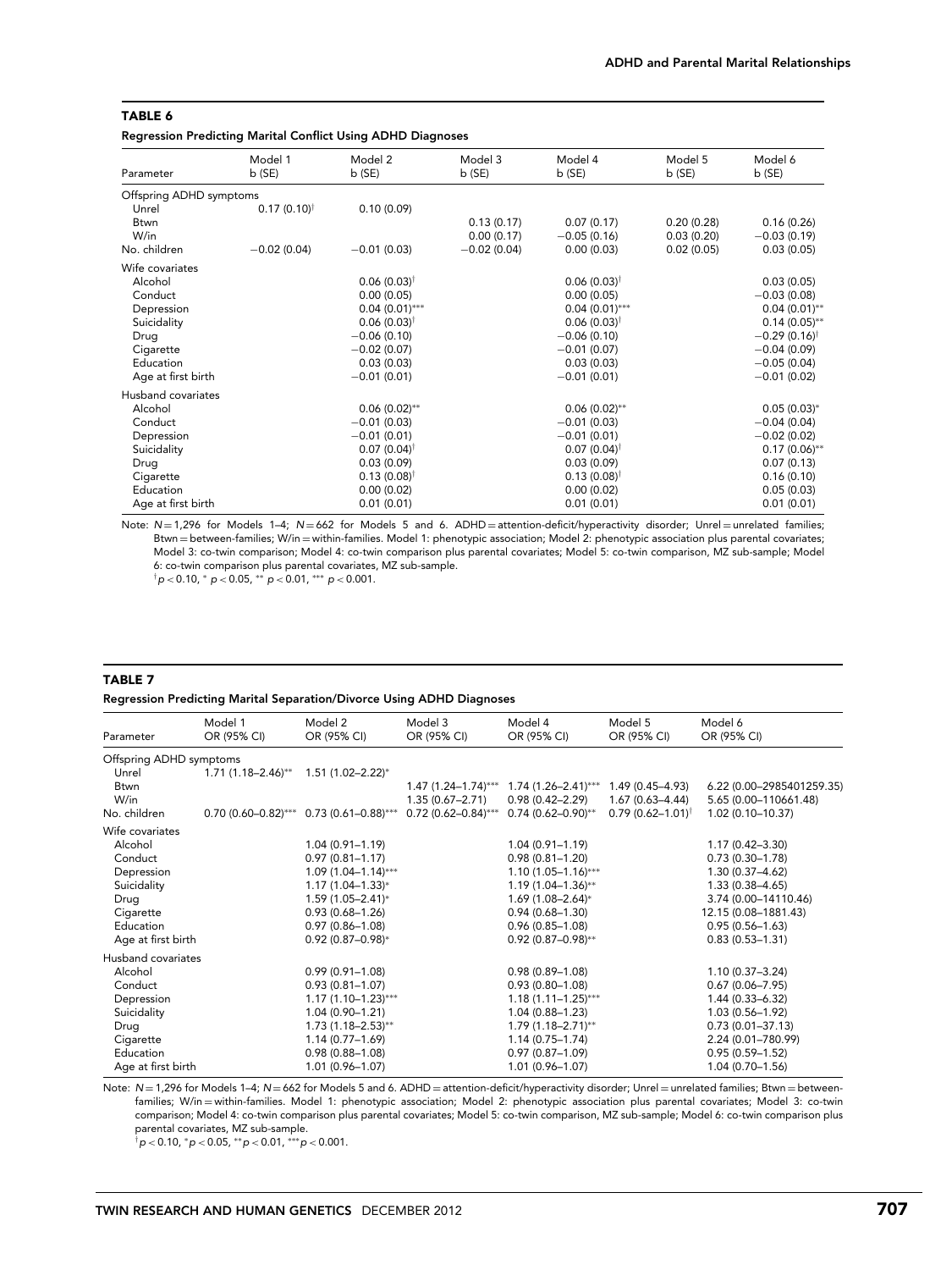Regression Predicting Marital Conflict without Control for Number of Offspring

| Parameter               | Model 1<br>b(SE) | Model 2<br>$b$ (SE)    | Model 3<br>b(SE) | Model 4<br>b(SE)          | Model 5<br>b(SE) | Model 6<br>b(SE)        |
|-------------------------|------------------|------------------------|------------------|---------------------------|------------------|-------------------------|
| Offspring ADHD symptoms |                  |                        |                  |                           |                  |                         |
| Unrel                   | $0.03(0.01)$ *** | $0.02(0.01)$ **        |                  |                           |                  |                         |
| <b>Btwn</b>             |                  |                        | $0.03(0.01)^{*}$ | 0.01(0.01)                | $0.05(0.02)$ **  | $0.04(0.02)^{*}$        |
| W/in                    |                  |                        | 0.02(0.01)       | 0.01(0.01)                | $0.05(0.02)$ **  | $0.05(0.02)$ **         |
| Wife covariates         |                  |                        |                  |                           |                  |                         |
| Alcohol                 |                  | $0.05(0.03)^{\dagger}$ |                  | $0.06(0.03)^{\dagger}$    |                  | 0.03(0.05)              |
| Conduct                 |                  | 0.00(0.05)             |                  | 0.00(0.05)                |                  | $-0.03(0.07)$           |
| Depression              |                  | $0.04(0.01)$ ***       |                  | $0.04(0.01)$ ***          |                  | $0.04(0.01)$ **         |
| Suicidality             |                  | $0.06(0.03)^{\dagger}$ |                  | $0.06(0.03)^{\dagger}$    |                  | $0.14(0.05)$ **         |
| Drug                    |                  | $-0.06(0.10)$          |                  | $-0.05(0.10)$             |                  | $-0.27(0.16)^{\dagger}$ |
| Cigarette               |                  | $-0.02(0.07)$          |                  | $-0.02(0.07)$             |                  | $-0.06(0.09)$           |
| Education               |                  | 0.03(0.03)             |                  | 0.03(0.03)                |                  | $-0.03(0.04)$           |
| Age at first birth      |                  | $-0.01(0.01)$          |                  | $-0.01(0.01)$             |                  | $-0.01(0.02)$           |
| Husband covariates      |                  |                        |                  |                           |                  |                         |
| Alcohol                 |                  | $0.06(0.02)$ **        |                  | $0.06(0.02)$ **           |                  | 0.05(0.03)              |
| Conduct                 |                  | $-0.02(0.03)$          |                  | $-0.01(0.03)$             |                  | $-0.04(0.04)$           |
| Depression              |                  | $-0.01(0.01)$          |                  | $-0.01(0.01)$             |                  | $-0.03(0.02)$           |
| Suicidality             |                  | $0.08(0.04)^{\dagger}$ |                  | $0.08(0.04)$ <sup>†</sup> |                  | $0.18(0.05)$ ***        |
| Drug                    |                  | 0.03(0.09)             |                  | 0.03(0.09)                |                  | 0.06(0.13)              |
| Cigarette               |                  | 0.12(0.08)             |                  | $0.13(0.08)^{\dagger}$    |                  | 0.17(0.10)              |
| Education               |                  | 0.00(0.02)             |                  | 0.00(0.02)                |                  | 0.03(0.03)              |
| Age at first birth      |                  | 0.01(0.01)             |                  | 0.01(0.01)                |                  | 0.01(0.01)              |

Note: N = 1,296 for Models 1-4; N = 662 for Models 5 and 6. ADHD = attention-deficit/hyperactivity disorder; Unrel = unrelated families; Btwn = betweenfamilies; W/in = within-families. Model 1: phenotypic association; Model 2: phenotypic association plus parental covariates; Model 3: co-twin comparison; Model 4: co-twin comparison plus parental covariates; Model 5: co-twin comparison, MZ sub-sample; Model 6: co-twin comparison plus parental covariates, MZ sub-sample.

†p *<* 0.10, <sup>∗</sup>p *<* 0.05, ∗∗p *<* 0.01, ∗∗∗p *<* 0.001.

#### TABLE 9

Regression Predicting Marital Separation/Divorce Without Control for Number of Offspring

| Parameter               | Model 1<br>OR (95% CI) | Model 2<br>OR (95% CI)  | Model 3<br>OR (95% CI)        | Model 4<br>OR (95% CI)           | Model 5<br>OR (95% CI)  | Model 6<br>OR (95% CI)        |
|-------------------------|------------------------|-------------------------|-------------------------------|----------------------------------|-------------------------|-------------------------------|
| Offspring ADHD symptoms |                        |                         |                               |                                  |                         |                               |
| Unrel                   | $1.02(0.99 - 1.05)$    | $1.00(0.97 - 1.03)$     |                               |                                  |                         |                               |
| <b>Btwn</b>             |                        |                         | 1.00 (0.94-1.07)              | $0.98(0.91 - 1.06)$              | $0.97(0.90 - 1.04)$     | $0.95(0.92 - 0.98)$ **        |
| W/in                    |                        |                         | $1.05(1.00 - 1.11)^{\dagger}$ | $1.01(0.92 - 1.11)$              | $1.10(1.02 - 1.19)^{*}$ | $1.08(0.99 - 1.18)^{\dagger}$ |
| Wife covariates         |                        |                         |                               |                                  |                         |                               |
| Alcohol                 |                        | $1.04(0.91 - 1.18)$     |                               | $1.24(1.00 - 1.55)^{\dagger}$    |                         | $0.99(0.83 - 1.18)$           |
| Conduct                 |                        | $0.98(0.82 - 1.18)$     |                               | $0.93(0.69 - 1.25)$              |                         | $0.76(0.57 - 1.01)^{\dagger}$ |
| Depression              |                        | $1.10(1.05 - 1.15)$ *** |                               | $1.13(1.04 - 1.23)$ **           |                         | $1.09(1.01 - 1.17)^{*}$       |
| Suicidality             |                        | $1.18(1.04 - 1.33)^{*}$ |                               | $1.23(0.99 - 1.54)$ <sup>†</sup> |                         | $1.28(1.07-1.53)$ **          |
| Drug                    |                        | $1.70(1.12 - 2.57)^{*}$ |                               | $1.54(0.71 - 3.33)$              |                         | $2.33(1.19 - 4.57)^{*}$       |
| Cigarette               |                        | $0.94(0.69 - 1.27)$     |                               | $1.63(0.93 - 2.85)$ <sup>†</sup> |                         | $1.06(0.66 - 1.70)$           |
| Education               |                        | $0.97(0.87 - 1.09)$     |                               | $1.07(0.87 - 1.32)$              |                         | $0.89(0.74 - 1.06)$           |
| Age at first birth      |                        | $0.93(0.87 - 0.99)^{*}$ |                               | $0.85(0.75 - 0.96)^{*}$          |                         | $0.92(0.84 - 1.01)^{\dagger}$ |
| Husband covariates      |                        |                         |                               |                                  |                         |                               |
| Alcohol                 |                        | $0.98(0.90 - 1.07)$     |                               | $1.07(0.92 - 1.24)$              |                         | $1.04(0.91 - 1.18)$           |
| Conduct                 |                        | $0.94(0.82 - 1.08)$     |                               | $0.88(0.69 - 1.11)$              |                         | $0.86(0.70 - 1.06)$           |
| Depression              |                        | $1.17(1.10-1.23)***$    |                               | $1.18(1.08 - 1.30)$ ***          |                         | $1.17(1.07-1.28)***$          |
| Suicidality             |                        | $1.03(0.89 - 1.21)$     |                               | $1.05(0.82 - 1.34)$              |                         | $1.12(0.87 - 1.44)$           |
| Drug                    |                        | $1.78(1.21 - 2.60)$ **  |                               | $1.23(0.61 - 2.51)$              |                         | $1.34(0.69 - 2.60)$           |
| Cigarette               |                        | $1.14(0.77 - 1.69)$     |                               | $1.59(0.80 - 3.16)$              |                         | $1.01(0.57 - 1.79)$           |
| Education               |                        | $0.97(0.87 - 1.08)$     |                               | $0.99(0.84 - 1.18)$              |                         | $0.99(0.83 - 1.16)$           |
| Age at first birth      |                        | $1.02(0.96 - 1.08)$     |                               | $1.02(0.94 - 1.12)$              |                         | $1.03(0.95 - 1.11)$           |

Note:  $N = 1,296$  for Models 1–4;  $N = 662$  for Models 5 and 6. ADHD = attention-deficit/hyperactivity disorder; Unrel = unrelated families; Btwn = betweenfamilies; W/in = within-families. Model 1: phenotypic association; Model 2: phenotypic association plus parental covariates; Model 3: co-twin comparison; Model 4: co-twin comparison plus parental covariates; Model 5: co-twin comparison, MZ sub-sample; Model 6: co-twin comparison plus parental covariates, MZ sub-sample.

†p *<* 0.10, <sup>∗</sup>p *<* 0.05, ∗∗p *<* 0.01, ∗∗∗p *<* 0.001.

magnitudes. Sensitivity tests indicated that our findings were also independent of family size, sex differences in ADHD prevalence, and other offspring psychopathology.

These findings add converging evidence to the literature, and extend previous studies in several ways. First, we know of no other studies to control for potential genetic or shared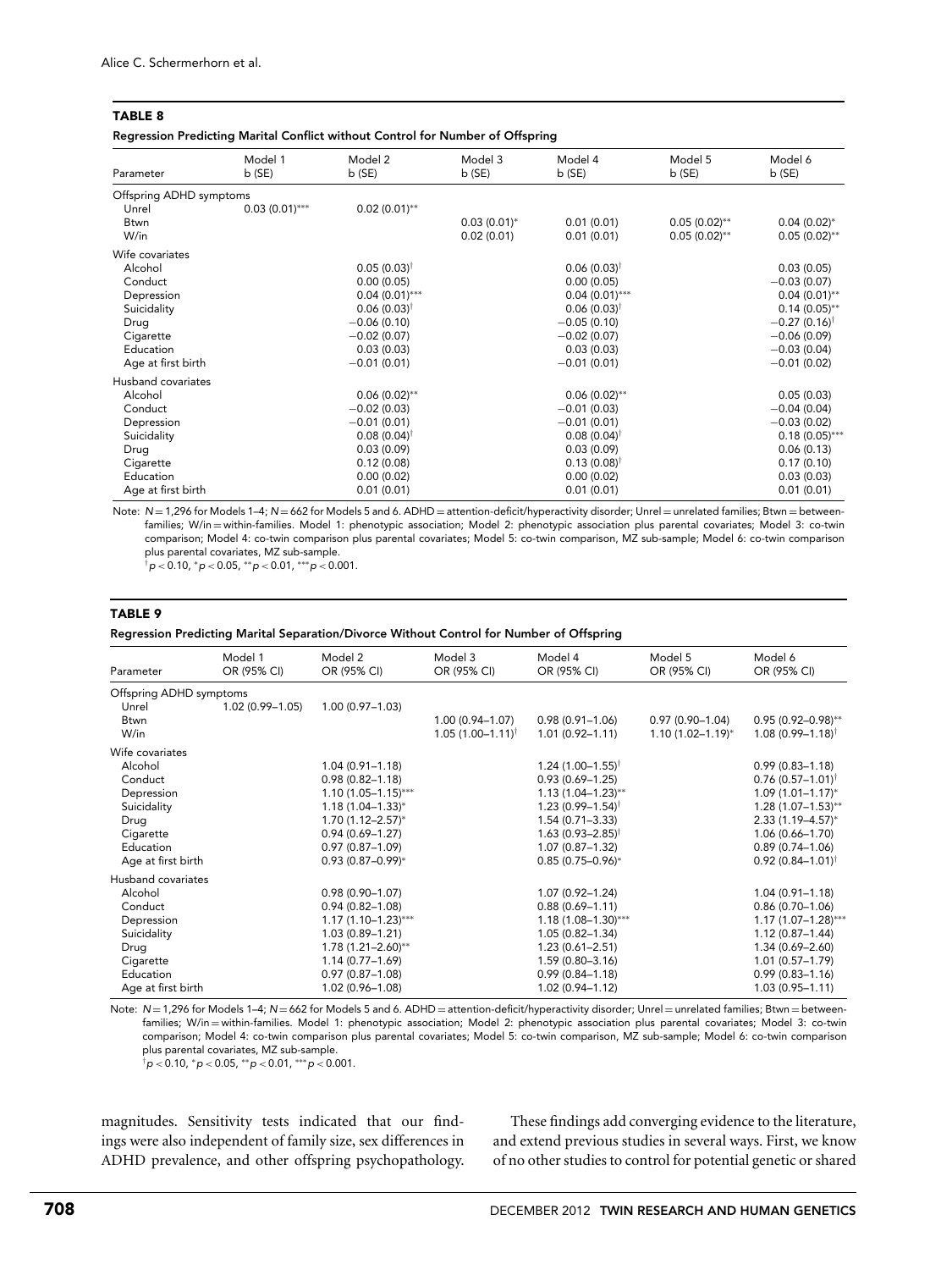Regression Predicting Marital Conflict with Control for Number of Male Offspring

| Parameter               | Model 1<br>b(SE)           | Model 2<br>b(SE)       | Model 3<br>b (SE)          | Model 4<br>b(SE)           | Model 5<br>b(SE) | Model 6<br>b(SE)           |
|-------------------------|----------------------------|------------------------|----------------------------|----------------------------|------------------|----------------------------|
| Offspring ADHD symptoms |                            |                        |                            |                            |                  |                            |
| Unrel                   | $0.03(0.01)$ ***           | $0.02(0.01)$ **        |                            |                            |                  |                            |
| <b>Btwn</b>             |                            |                        | $0.04(0.01)$ **            | $0.02(0.01)^{\dagger}$     | $0.06(0.02)$ **  | $0.04(0.02)^{*}$           |
| W/in                    |                            |                        | $0.03(0.01)^*$             | 0.02(0.01)                 | $0.05(0.02)$ *** | $0.05(0.02)$ **            |
| No. children            | $-0.07(0.04)$ <sup>†</sup> | 0.00(0.04)             | $-0.07(0.04)$ <sup>†</sup> | 0.00(0.04)                 | $-0.08(0.05)$    | 0.00(0.06)                 |
| No. male children       | 0.00(0.01)                 | $-0.08(0.04)$ *        | 0.00(0.01)                 | $-0.08(0.04)$ <sup>†</sup> | $-0.01(0.01)$    | $-0.09(0.06)$              |
| Wife covariates         |                            |                        |                            |                            |                  |                            |
| Alcohol                 |                            | $0.05(0.03)^{\dagger}$ |                            | $0.06(0.03)^{\dagger}$     |                  | 0.04(0.05)                 |
| Conduct                 |                            | $-0.01(0.05)$          |                            | 0.00(0.05)                 |                  | $-0.03(0.07)$              |
| Depression              |                            | $0.04(0.01)$ ***       |                            | $0.04(0.01)$ ***           |                  | $0.04(0.01)^{*}$           |
| Suicidality             |                            | $0.06(0.03)^{\dagger}$ |                            | $0.06(0.03)^{\dagger}$     |                  | $0.14(0.05)$ **            |
| Drug                    |                            | $-0.06(0.10)$          |                            | $-0.04(0.10)$              |                  | $-0.27(0.16)$ <sup>†</sup> |
| Cigarette               |                            | $-0.03(0.07)$          |                            | $-0.03(0.07)$              |                  | $-0.08(0.09)$              |
| Education               |                            | 0.03(0.03)             |                            | 0.03(0.03)                 |                  | $-0.03(0.04)$              |
| Age at first birth      |                            | $-0.01(0.01)$          |                            | $-0.01(0.01)$              |                  | $-0.01(0.02)$              |
| Husband covariates      |                            |                        |                            |                            |                  |                            |
| Alcohol                 |                            | $0.06(0.02)$ **        |                            | $0.05(0.02)$ **            |                  | $0.05(0.03)$ <sup>†</sup>  |
| Conduct                 |                            | $-0.02(0.03)$          |                            | $-0.01(0.03)$              |                  | $-0.04(0.04)$              |
| Depression              |                            | $-0.01(0.01)$          |                            | $-0.01(0.01)$              |                  | $-0.03(0.02)$              |
| Suicidality             |                            | $0.08(0.04)$ *         |                            | $0.08(0.04)$ <sup>†</sup>  |                  | $0.18(0.06)$ **            |
| Drug                    |                            | 0.03(0.09)             |                            | 0.03(0.09)                 |                  | 0.06(0.13)                 |
| Cigarette               |                            | 0.12(0.08)             |                            | 0.12(0.08)                 |                  | 0.16(0.10)                 |
| Education               |                            | 0.00(0.02)             |                            | 0.00(0.02)                 |                  | 0.03(0.03)                 |
| Age at first birth      |                            | 0.01(0.01)             |                            | 0.01(0.01)                 |                  | 0.01(0.01)                 |

Note: N = 1,296 for Models 1-4; N = 662 for Models 5 and 6. ADHD = attention-deficit/hyperactivity disorder; Unrel = unrelated families; Btwn = betweenfamilies; W/in = within-families. Model 1: phenotypic association; Model 2: phenotypic association plus parental covariates; Model 3: co-twin comparison; Model 4: co-twin comparison plus parental covariates; Model 5: co-twin comparison, MZ sub-sample; Model 6: co-twin comparison plus parental covariates, MZ sub-sample.

†p *<* 0.10, <sup>∗</sup>p *<* 0.05, ∗∗p *<* 0.01, ∗∗∗p *<* 0.001.

#### TABLE 11

# Regression Predicting Marital Separation/Divorce with Control for Number of Male Offspring

| Parameter               | Model 1<br>OR (95% CI)        | Model 2<br>OR (95% CI)  | Model 3<br>OR (95% CI)        | Model 4<br>OR (95% CI)            | Model 5<br>OR (95% CI)  | Model 6<br>OR (95% CI)        |
|-------------------------|-------------------------------|-------------------------|-------------------------------|-----------------------------------|-------------------------|-------------------------------|
| Offspring ADHD symptoms |                               |                         |                               |                                   |                         |                               |
| Unrel                   | $1.05(1.02 - 1.08)$ ***       | $1.02(0.99 - 1.06)$     |                               |                                   |                         |                               |
| <b>Btwn</b>             |                               |                         | $1.04(1.00 - 1.07)^{\dagger}$ | $1.00(1.00-1.00)$                 | $0.99(0.90 - 1.08)$     | $0.97(0.93 - 1.01)$           |
| W/in                    |                               |                         | $1.08(1.02 - 1.14)$ **        | $1.05(0.96 - 1.15)$               | $1.12(1.03 - 1.22)$ **  | $1.10(1.00 - 1.21)^{*}$       |
| No. children            | $0.65(0.55 - 0.77)$ ***       | $0.74(0.59 - 0.92)$ **  | $0.66$ (0.55-0.78)***         | $0.75(0.59 - 0.94)^{*}$           | $0.74(0.56 - 0.97)^{*}$ | $0.78(0.58 - 1.06)$           |
| No. male children       | $0.97(0.94 - 1.00)^{\dagger}$ | $0.98(0.78 - 1.22)$     | $0.97(0.93 - 1.00)^{*}$       | $0.97(0.77 - 1.23)$               | $0.99(0.94 - 1.04)$     | $0.95(0.68 - 1.32)$           |
| Wife covariates         |                               |                         |                               |                                   |                         |                               |
| Alcohol                 |                               | $1.04(0.91 - 1.19)$     |                               | 1.05 (0.90-1.22)                  |                         | $0.99(0.83 - 1.18)$           |
| Conduct                 |                               | $0.97(0.81 - 1.17)$     |                               | $0.98(0.76 - 1.28)$               |                         | $0.74(0.56 - 0.99)^{*}$       |
| Depression              |                               | $1.09(1.04 - 1.14)$ *** |                               | $1.09(1.03 - 1.15)$ **            |                         | $1.08(1.01 - 1.16)^{*}$       |
| Suicidality             |                               | $1.17(1.04 - 1.33)^{*}$ |                               | $1.17(1.02 - 1.34)^{*}$           |                         | $1.26(1.06 - 1.51)$ **        |
| Drug                    |                               | $1.61(1.06 - 2.43)*$    |                               | 1.62 $(0.92 - 2.84)$ <sup>†</sup> |                         | $2.25(1.17 - 4.33)^{*}$       |
| Cigarette               |                               | $0.93(0.68 - 1.26)$     |                               | $0.92(0.62 - 1.35)$               |                         | $1.05(0.66 - 1.67)$           |
| Education               |                               | $0.97(0.86 - 1.09)$     |                               | $0.96(0.84 - 1.10)$               |                         | $0.89(0.75 - 1.06)$           |
| Age at first birth      |                               | $0.92(0.87 - 0.98)^{*}$ |                               | $0.92(0.88 - 0.97)$ **            |                         | $0.92(0.84 - 1.00)^{\dagger}$ |
| Husband covariates      |                               |                         |                               |                                   |                         |                               |
| Alcohol                 |                               | $0.99(0.90 - 1.08)$     |                               | $0.99(0.89 - 1.10)$               |                         | $1.05(0.92 - 1.19)$           |
| Conduct                 |                               | $0.93(0.81 - 1.07)$     |                               | $0.93(0.79 - 1.11)$               |                         | $0.86(0.70 - 1.05)$           |
| Depression              |                               | $1.16(1.10-1.23)***$    |                               | $1.16(1.09 - 1.24)$ ***           |                         | $1.16(1.06 - 1.27)$ **        |
| Suicidality             |                               | $1.04(0.90 - 1.21)$     |                               | $1.04(0.82 - 1.33)$               |                         | $1.13(0.89 - 1.45)$           |
| Drug                    |                               | $1.72(1.18 - 2.52)$ **  |                               | $1.77(1.12 - 2.81)^{*}$           |                         | $1.32(0.69 - 2.53)$           |
| Cigarette               |                               | $1.14(0.77 - 1.68)$     |                               | $1.12(0.70 - 1.78)$               |                         | $1.00(0.57 - 1.75)$           |
| Education               |                               | $0.98(0.88 - 1.08)$     |                               | $0.98(0.86 - 1.10)$               |                         | $0.98(0.83 - 1.15)$           |
| Age at first birth      |                               | 1.02 (0.96-1.07)        |                               | $1.02(0.97 - 1.06)$               |                         | $1.02(0.95 - 1.11)$           |

Note: N = 1,296 for Models 1-4; N = 662 for Models 5 and 6. ADHD = attention-deficit/hyperactivity disorder; Unrel = unrelated families; Btwn = between-families; W/in = within-families. Model 1: phenotypic association; Model 2: phenotypic association plus parental covariates; Model 3: co-twin comparison; Model 4: co-twin comparison plus parental covariates; Model 5: co-twin comparison, MZ sub-sample; Model 6: co-twin comparison plus parental covariates, MZ sub-sample.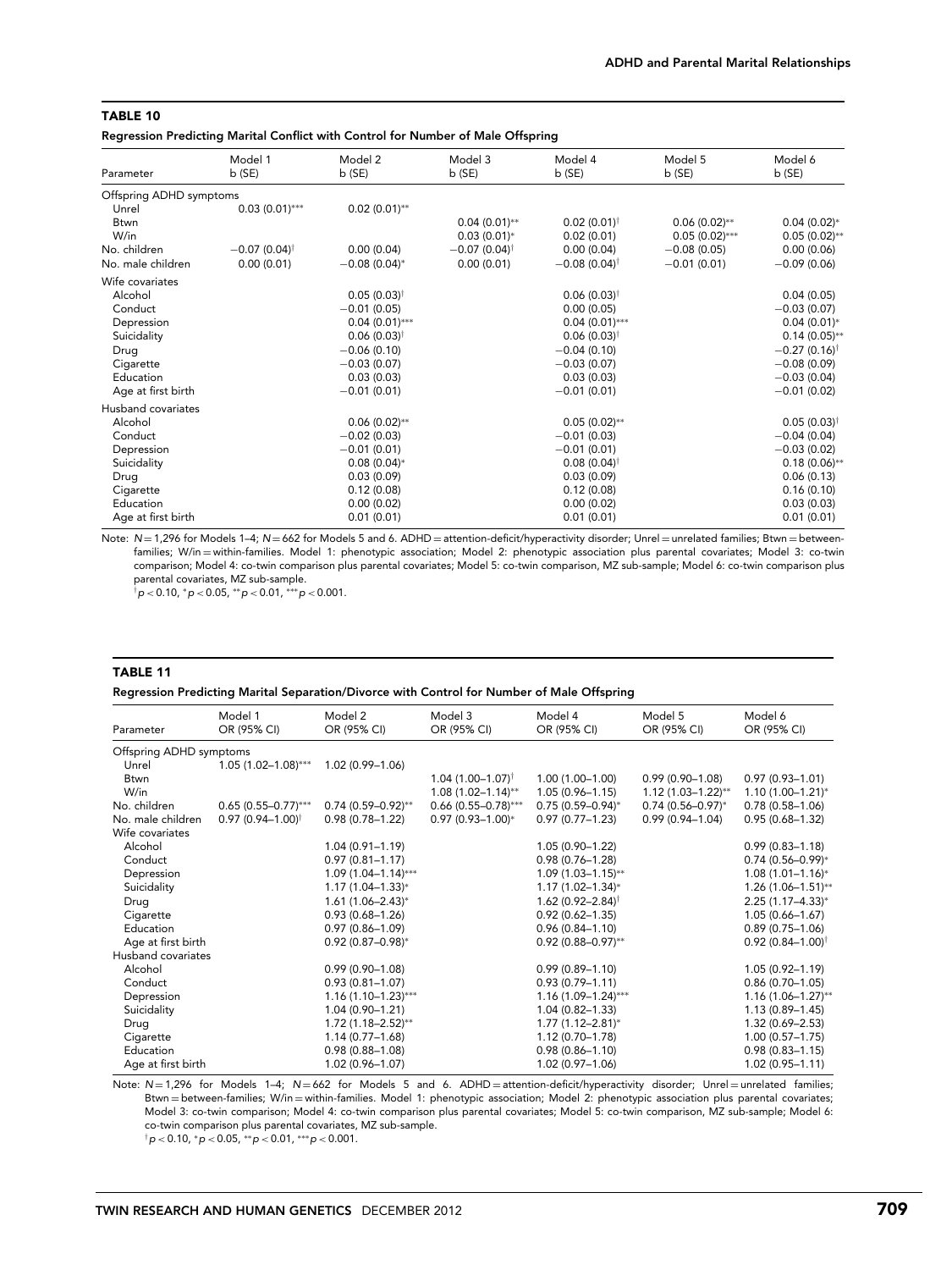# Regression Comparing Same-Sex DZ Twins

|                         |                  | Marital conflict          | Marital separation/divorce |                               |  |
|-------------------------|------------------|---------------------------|----------------------------|-------------------------------|--|
| Parameter               | Model 5<br>b(SE) | Model 6<br>b(SE)          | Model 5<br>OR (95% CI)     | Model 6<br>OR (95% CI)        |  |
| Offspring ADHD symptoms |                  |                           |                            |                               |  |
| Btwn                    | 0.02(0.02)       | 0.00(0.03)                | $1.10(0.93 - 1.31)$        | $1.02(0.80 - 1.29)$           |  |
| W/in                    | 0.02(0.03)       | $-0.01(0.03)$             | $1.05(0.94 - 1.17)$        | $0.69(0.55 - 0.87)$ **        |  |
| No. children            | $-0.02(0.07)$    | 0.04(0.06)                | $0.58(0.43 - 0.78)$ ***    | $0.91(0.40 - 2.08)$           |  |
| Wife covariates         |                  |                           |                            |                               |  |
| Alcohol                 |                  | $0.08(0.04)$ <sup>†</sup> |                            | $1.78(0.92 - 3.46)^{\dagger}$ |  |
| Conduct                 |                  | 0.04(0.08)                |                            | $0.89(0.41 - 1.90)$           |  |
| Depression              |                  | $0.04(0.02)$ **           |                            | $1.08(0.85 - 1.35)$           |  |
| Suicidality             |                  | 0.03(0.05)                |                            | $1.77(0.94 - 3.32)^{\dagger}$ |  |
| Drug                    |                  | $0.24(0.15)^{\dagger}$    |                            | 2.02 (0.37-10.92)             |  |
| Cigarette               |                  | 0.04(0.11)                |                            | $2.21(0.54 - 9.10)$           |  |
| Education               |                  | $0.11(0.04)$ **           |                            | $1.53(0.87 - 2.70)$           |  |
| Age at first birth      |                  | $-0.03(0.02)^{\dagger}$   |                            | $0.78(0.56 - 1.07)$           |  |
| Husband covariates      |                  |                           |                            |                               |  |
| Alcohol                 |                  | 0.06(0.03)                |                            | $0.82(0.53 - 1.26)$           |  |
| Conduct                 |                  | $-0.03(0.05)$             |                            | $0.82(0.39 - 1.74)$           |  |
| Depression              |                  | $-0.00(0.02)$             |                            | $1.53(1.20-1.97)$ **          |  |
| Suicidality             |                  | 0.04(0.06)                |                            | $0.72(0.37 - 1.39)$           |  |
| Drug                    |                  | $-0.02(0.13)$             |                            | $0.96(0.19 - 4.93)$           |  |
| Cigarette               |                  | 0.14(0.13)                |                            | 13.82 (1.65-115.44)*          |  |
| Education               |                  | $-0.04(0.03)$             |                            | $1.16(0.78 - 1.72)$           |  |
| Age at first birth      |                  | 0.02(0.01)                |                            | $1.03(0.84 - 1.27)$           |  |

Note: N = 496. ADHD = attention-deficit/hyperactivity disorder; Btwn = between-families; W/in = within-families. Model 5: co-twin comparison, MZ sub-sample; Model 6: co-twin comparison plus parental covariates, MZ sub-sample.

†p *<* 0.10, <sup>∗</sup>p *<* 0.05, ∗∗p *<* 0.01, ∗∗∗p *<* 0.001.

# TABLE 13

Control for Offspring ODD and CD/Control for Offspring Alcohol Problems and Depression

|                         | Marital conflict<br>Model 6 | Separation/divorce<br>Model 6 | Marital conflict<br>Model 6 | Separation/divorce<br>Model 6 |
|-------------------------|-----------------------------|-------------------------------|-----------------------------|-------------------------------|
| Parameter               | b(SE)                       | OR (95% CI)                   | b(SE)                       | OR (95% CI)                   |
| Offspring ADHD symptoms |                             |                               |                             |                               |
| <b>Btwn</b>             | 0.03(0.02)                  | $0.95(0.92 - 0.99)$ **        | 0.03(0.02)                  | $0.96(0.92 - 1.00)^*$         |
| W/in                    | $0.04(0.02)$ *              | $1.10(0.99 - 1.21)^{\dagger}$ | $0.03(0.02)^{\dagger}$      | $1.07(0.97 - 1.19)$           |
| No. children            | $-0.06(0.05)$               | $0.73(0.55 - 0.98)^{*}$       | $-0.10(0.06)^{\dagger}$     | $0.72(0.53 - 0.97)^{*}$       |
| Offspring ODD           | 0.02(0.02)                  | $1.18(1.04 - 1.33)$ **        |                             |                               |
| Offspring CD            | 0.03(0.02)                  | $0.94(0.84 - 1.05)$           |                             |                               |
| Offspring alcohol       |                             |                               | $0.03(0.01)*$               | $1.01(0.94 - 1.08)$           |
| Offspring depression    |                             |                               | $0.16(0.07)^*$              | $1.62(1.12 - 2.32)^{*}$       |
| Wife covariates         |                             |                               |                             |                               |
| Alcohol                 | 0.04(0.05)                  | $0.97(0.82 - 1.16)$           | 0.03(0.05)                  | $0.98(0.81 - 1.17)$           |
| Conduct                 | $-0.04(0.07)$               | $0.74(0.55-99)*$              | $-0.02(0.07)$               | $0.74(0.55 - 0.98)^{*}$       |
| Depression              | $0.04(0.02)$ **             | $1.08(1.00 - 1.16)^{*}$       | $0.04(0.01)*$               | $1.07(1.00 - 1.15)^{\dagger}$ |
| Suicidality             | $0.13(0.05)$ **             | $1.27(1.06 - 1.52)^{*}$       | $0.13(0.04)$ **             | $1.27(1.06 - 1.51)^{*}$       |
| Drug                    | $-0.30(0.15)^{\dagger}$     | $2.24(1.13 - 4.43)^{*}$       | $-0.30(0.15)^{\dagger}$     | $2.31(1.18 - 4.51)^{*}$       |
| Cigarette               | $-0.06(0.09)$               | $1.05(0.65 - 1.69)$           | $-0.07(0.09)$               | $1.12(0.69 - 1.81)$           |
| Education               | $-0.03(0.04)$               | $0.89(0.74 - 1.06)$           | $-0.03(0.04)$               | $0.88(0.74 - 1.05)$           |
| Age at first birth      | $-0.01(0.02)$               | $0.92(0.84 - 1.00)^{*}$       | 0.00(0.02)                  | $0.92(0.84 - 1.00)^{\dagger}$ |
| Husband covariates      |                             |                               |                             |                               |
| Alcohol                 | 0.04(0.03)                  | $1.06(0.93 - 1.21)$           | 0.04(0.03)                  | $1.05(0.92 - 1.20)$           |
| Conduct                 | $-0.05(0.04)$               | $0.86(0.69 - 1.07)$           | $-0.05(0.04)$               | $0.85(0.69 - 1.05)$           |
| Depression              | $-0.03(0.02)$               | $1.17(1.07-1.28)$ ***         | $-0.03(0.02)$               | $1.17(1.07-1.28)***$          |
| Suicidality             | $0.18(0.05)$ ***            | $1.15(0.90 - 1.47)$           | $0.18(0.05)$ ***            | $1.13(0.88 - 1.45)$           |
| Drug                    | 0.05(0.14)                  | $1.34(0.69 - 2.61)$           | 0.08(0.13)                  | $1.32(0.69 - 2.54)$           |
| Cigarette               | 0.16(0.10)                  | $1.01(0.57 - 1.79)$           | 0.14(0.10)                  | $1.00(0.56 - 1.78)$           |
| Education               | 0.03(0.03)                  | $0.98(0.83 - 1.15)$           | 0.03(0.03)                  | $0.98(0.83 - 1.15)$           |
| Age at first birth      | 0.01(0.01)                  | $1.03(0.95 - 1.11)$           | 0.01(0.01)                  | $1.03(0.95 - 1.11)$           |

Note: N = 662. ADHD = attention-deficit/hyperactivity disorder; Btwn = between-families; W/in = within-families. The models are co-twin comparisons plus parental covariates, MZ sub-sample.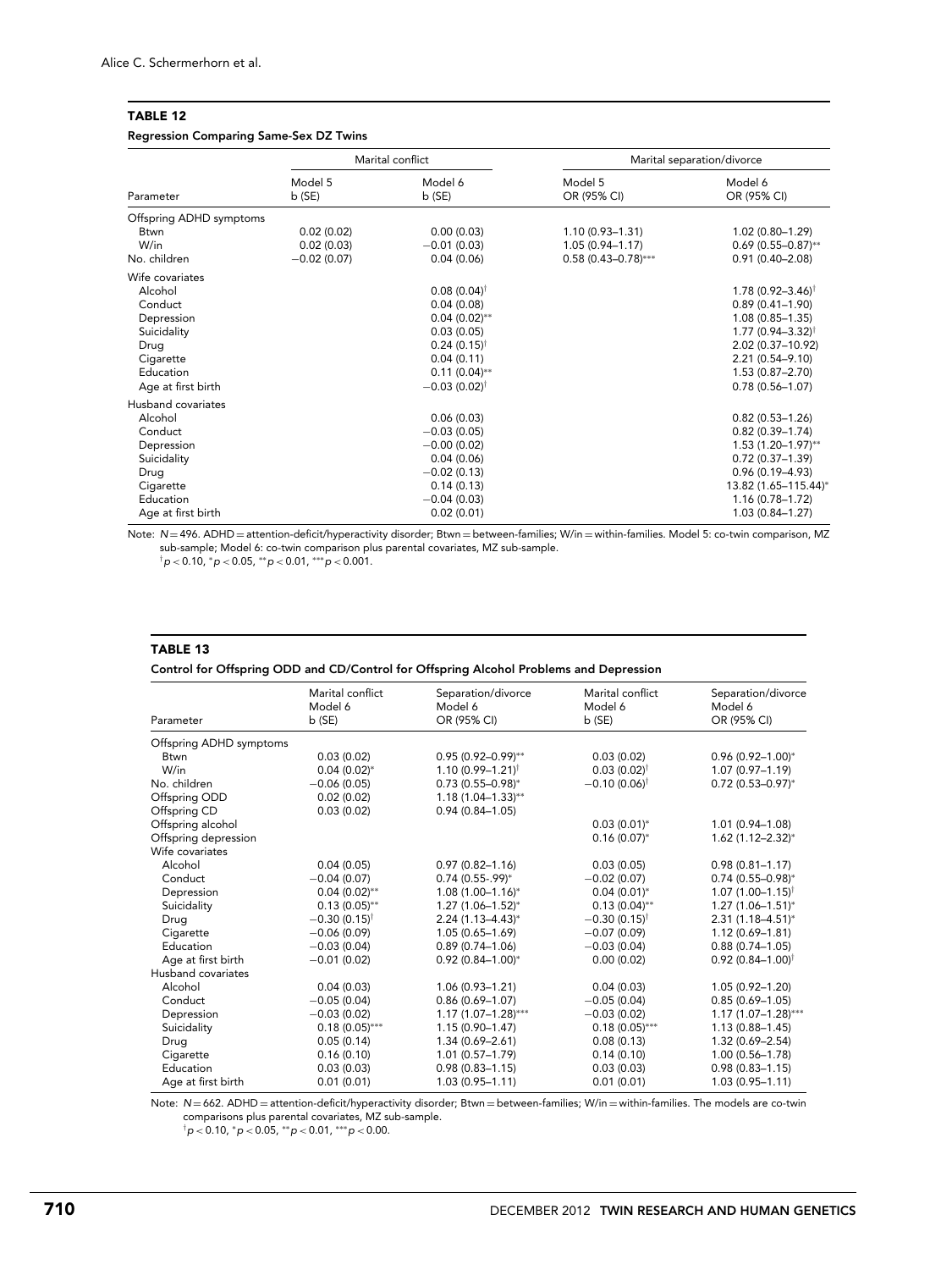environmental confounds in studies of offspring ADHD as a predictor of marital problems. Our finding that ADHD predicts marital problems even controlling for genetic and shared environmental factors is novel. Second, few studies have controlled for parental psychopathology, and this is one of the first to do so in both mothers and fathers. Our finding that ADHD predicts marital problems even controlling for parental psychopathology indicates that the ADHD–marital association cannot be explained by the influence of parental psychopathology on marital problems and offspring ADHD. Third, this is one of the first studies of the ADHD–marital association to utilize information about the timing of separation/divorce and ADHD onset, strengthening inferences regarding the direction of effect. Fourth, our offspring sample was evenly divided between males and females (50.6% female), whereas previous work has often included more males than females. Fifth, we examined the association between offspring ADHD and parental marital problems independent of the influence of other offspring psychopathology. Thus, this study's results add considerable novel evidence consistent with earlier evidence, suggesting that offspring ADHD causes interparental problems.

Although we know of no previous work using a behavior genetic approach to examine ADHD as a predictor of marital problems, previous work has addressed related questions with this sample. D'Onofrio et al. (2005) examined genetic and environmental contributions to the association between divorce and offspring externalizing problems, and Harden et al. (2007) examined genetic and environmental contributions to the association between marital conflict and offspring CD. The current study builds on these studies by focusing on ADHD rather than CD or overall externalizing, testing offspring ADHD as predictor of interparental problems (rather than the reverse), and using information about separation/divorce and ADHD timing to test the child-to-marital direction of effects. Our findings are consistent with those of D'Onofrio et al., in indicating a direct connection between problems in the parent and offspring generations. Harden and colleagues, however, found that genetic factors accounted for associations between parents and offspring. Further work is needed, therefore, to further examine these differences.

This study has several limitations. Our findings do not control for unmeasured genetic and environmental characteristics of the twins' spouses, which may be passed on to offspring (Eaves et al., 2005). This issue is particularly important because ADHD is more prevalent among males than females, and 2/3 of our twin sample was female. This could bias the results toward showing greater influence of ADHD on marital problems, if ADHD is inherited from twins' male spouses, a genetic process our analyses do not control for. Addressing this limitation, we reran our models controlling for number of male offspring. Results suggested our findings were not biased by over-representation of female twins. Nonetheless, because we did not have measures of parental ADHD, we were unable to control for parental ADHD statistically. Future studies should address this limitation.

Further, some plausible environmental confounds might influence only one co-twin's family (D'Onofrio et al., 2005), which would influence the within-family estimates. We examined the possibility that the observed associations are caused by characteristics like parental psychopathology, but it is possible that other factors, such as external stressors, are the true cause. Future work should investigate this possibility. Additional limitations are the measurement of ADHD and marital conflict through retrospective report, and our measurement of marital conflict using only two items. However, test–retest reliabilities for both measures were high. Further, Henry et al. (1994) found that 18-year-olds' retrospective reports of family conflict correlated significantly (albeit modestly) with their mothers' prospective reports of family conflict during the same era. Although retrospective reports do not allow the direction of effects to be determined, we also used timing information to strengthen our efforts to test the child-to-marital direction. We did this by repeating our analyses using only the sub-sample in which separation/divorce did not precede or co-occur with ADHD onset. To further investigate this direction of effects while still controlling for genetic factors and other potential confounds, future work should use longitudinal data from a twin sample.

Another consideration is the use of child-, rather than parent-, reported marital functioning. Although parents in the current study did report separation/divorce, their reports of the timing of separation/divorce were much more limited than children's reports, and parents did not report on marital conflict. Although using child reports of both ADHD and marital functioning results in shared method variance, child and parent reports of marital conflict have been found to intercorrelate significantly (Grych et al., 1992). Further, in this study siblings' reports of marital conflict were highly consistent with one another. Subsequent work should include parent reports for comparison with the current results. Investigation using parents' reports of offspring ADHD would also be informative. Additionally, although assortative mating, the tendency to select a spouse similar to oneself, does not typically represent a confound, it could have biased the results. These limitations are necessary drawbacks, however, because they allow us to rule out some alternative explanations of the ADHD–marital problems association. Additional work is needed, using other methods that are robust to these limitations. Together, such work will produce more firm evidence than any one study.

Although a lack of ecological validity is a weakness of experimental methods, it may be argued that selfreport questionnaires also lack ecological validity. However, one strength of questionnaires is that they inquire about behavior occurring naturally, as opposed to observing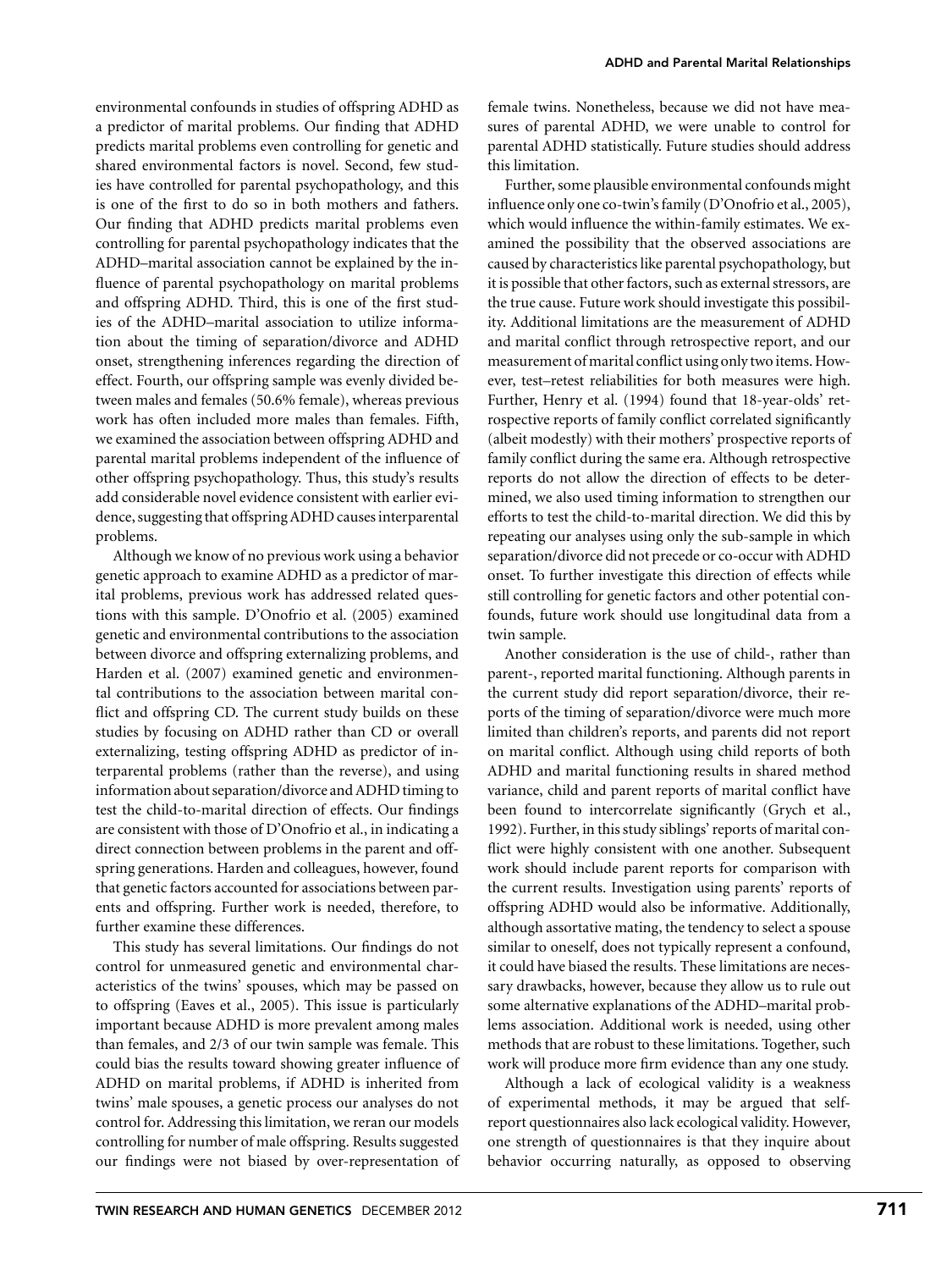behavior under artificial conditions. Questionnaires do have weaknesses, though, such as being subject to selfpresentation and recall biases. Thus, the convergence of the current findings using questionnaires with findings from previous experimental work is particularly compelling.

In summary, the current study builds on previous research on the ADHD–marital problems association. It provides converging evidence that offspring ADHD elevates parents' risk of marital problems, accounting for possible genetic and environmental confounds. In addition, by controlling statistically for measured parental and offspring characteristics, we were able to rule out such factors as parents' and children's CD as potential confounds of the ADHD–marital problems association.

# Acknowledgments

This project was supported by grants from the William T. Grant Foundation, NIAAA (AA07535, AA000264), and NICHD (HD056354, HD053550, HD064795, T32HD007475).

# **List of Abbreviations**

ADHD: attention-deficit/hyperactivity disorder

- CD: conduct disorder
- DZ: dizygotic twins
- MZ: monozygotic twins
- ODD: oppositional defiant disorder

# References

- American Psychiatric Association. (1987). *Diagnostic and statistical manual of mental disorders* (3rd ed., rev.). Washington, DC: American Psychiatric Association.
- American Psychiatric Association. (1994). *Diagnostic and statistical manual of mental disorders* (4th ed.). Washington, DC: American Psychiatric Association.
- Australian Bureau of Statistics. (2010). *Parental divorce or death during childhood* (Cat. no. 4102.0). Canberra, ACT: Australian Bureau of Statistics. Retrieved from www.abs.gov.au
- Beach, S. R. H., Fincham, F. D., Amir, N., & Leonard, K. E. (2005). The taxometrics of marriage: Is marital discord categorical? *Journal of Family Psychology*, *19*, 276–285.
- Brown, R. T., & Pacini, J. N. (1989). Perceived family functioning, marital status, and depression in parents of boys with attention deficit disorder. *Journal of Learning Disabilities*, *22*, 581–587.
- Bucholz, K. K., Cadoret, R., Cloninger, C. R., Dinwiddie, S. H., Hesselbrock, V. M., Nurnberger, J. I., Reich, T., Schmidt, I., & Schuckit, M. A. (1994). A new, semi-structured psychiatric interview for use in genetic linkage studies: A report on the reliability of the SSAGA.*Journal of Studies on Alcohol*, *55*, 149–158.
- Carlin, J. B., Gurrin, L. C., Sterne, J. A. C., Morley, R., & Dwyer, T. (2005). Regression models for twin studies: A

critical review. *International Journal of Epidemiology*, *34*, 1089–1099.

- D'Onofrio, B. M., Turkheimer, E., Emery, R. E., Slutske, W. S., Heath, A. C., Madden, P. A., & Martin, N. G. (2005). A genetically informed study of marital instability and its association with offspring psychopathology. *Journal of Abnormal Psychology. Special Issue: Toward a Dimensionally Based Taxonomy of Psychopathology*, *114*, 570– 586.
- Eaves, L. J., Silberg, J. L., & Maes, H. H. (2005). Revisiting the children of twins: Can they be used to resolve the environmental effects of dyadic parental treatment on child behavior? *Twin Research and Human Genetics*, *8*, 283–290.
- Faraone, S. V., Biederman, J., Jetton, J. G., & Tsuang, M. T. (1997). Attention deficit disorder and conduct disorder: Longitudinal evidence for a familial subtype. *Psychological Medicine: A Journal of Research in Psychiatry and the Allied Sciences*, *27*, 291–300.
- Grych, J. H., Seid, M., & Fincham, F. D. (1992). Assessing marital conflict from the child's perspective: The Children's Perception of Interparental Conflict Scale. *Child Development*, *63*, 558–572.
- Harden, K. P., Turkheimer, E., Emery, R. E., D'Onofrio, B. M., Slutske, W. S., Heath, A. C., & Martin, N. G. (2007). Marital conflict and conduct problems in children of twins. *Child Development*, *78*, 1–18.
- Heath, A. C., Bucholz, K. K., Madden, P. A., Dinwiddie, S. H., Slutske, W. S., Bierut, L. J., Statham, D. J., Dunne, M. P., Whitfield, J. B., & Martin, N. G. (1997). Genetic and environmental contributions to alcohol dependence risk in a national twin sample: Consistency of findings in women and men. *Psychological Medicine*, *27*, 1381–1396.
- Henry, B., Moffitt, T. E., Caspi, A., Langley, J., & Silva, P. A. (1994). On the 'Remembrance of Things Past': A longitudinal evaluation of the retrospective method. *Psychological Assessment*, *6*, 92–101.
- Jaffee, S. R., Caspi, A., Moffitt, T. E., Polo-Tomas, M., Price, T. S., & Taylor, A. (2004). The limits of child effects: Evidence for genetically mediated child effects on corporal punishment but not on physical maltreatment. *Developmental Psychology*, *40*, 1047–1058.
- Johnson, W., Turkheimer, E., Gottesman, I. I., Bouchard, J., & Thomas, J. (2009). Beyond heritability: Twin studies in behavioral research. *Current Directions in Psychological Science*, *18*, 217–220.
- Johnston, C., & Behrenz, K. (1993). Childrearing discussions in families of nonproblem children and ADHD children with higher and lower levels of aggressive-defiant behavior. *Canadian Journal of School Psychology*, *9*, 53–65.
- Johnston, C., & Mash, E. J. (2001). Families of children with attention-deficit/ hyperactivity disorder: Review and recommendations for future research. *Clinical Child and Family Psychology Review*, *4*, 183–207.
- Lahey, B. B., Hartdagen, S. E., Frick, P. J., McBurnett, K., Connor, R., & Hynd, G. W. (1988). Conduct disorder: Parsing the confounded relation to parental divorce and antisocial personality. *Journal of Abnormal Psychology*, *97*, 334– 337.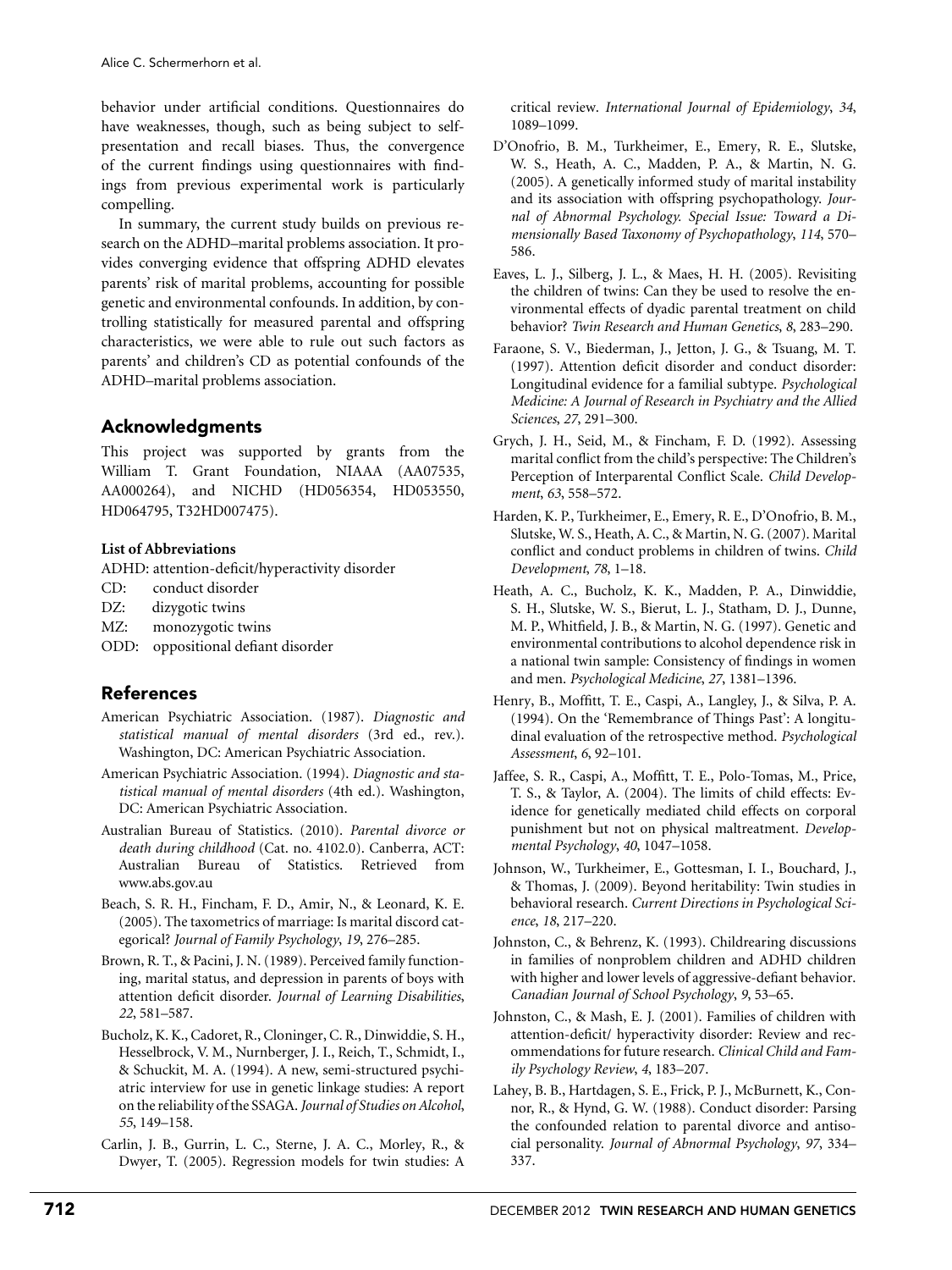- McGue, M., Osler, M., & Christensen, K. (2010). Causal inference and observational research: The utility of twins. *Perspectives on Psychological Science*, *5*, 546–556.
- Murphy, K. R., & Barkley, R. A. (1996). Parents of children with attention-deficit/hyperactivity disorder: Psychological and attentional impairment. *American Journal of Orthopsychiatry*, *66*, 93–102.
- Muthén, L. K., & Muthén, B. O. (1998–2007). *Mplus user's guide* (5th ed.). Los Angeles, CA: Muthén & Muthén.
- Nikolas, M., & Burt, S. A. (2010). Genetic and environmental influences on ADHD symptom dimensions of inattention and hyperactivity: A meta-analysis. *Journal of Abnormal Psychology*, *119*, 1–17.
- Polanczyk, G., de Lima, M. S., Horta, B. L., Biederman, J., & Rohde, L. A. (2007). The worldwide prevalence of ADHD: A systematic review and metaregression analysis. *American Journal of Psychiatry*, *164*, 942–948.
- Rutter, M., Pickles, A., Murray, R., & Eaves, L. (2001). Testing hypotheses on specific environmental causal effects on behavior. *Psychological Bulletin*, *127*, 291–324.
- Scarr, S., & McCartney, K. (1983). How people make their own environments: A theory of genotype – environment effects. *Child Development*, *54*, 21.
- Slutske, W. S., Heath, A. C., Dinwiddie, S. H., Madden, P. A. F., Bucholz, K. K., Dunne, M. P., Statham, D. J., & Martin, N. G. (1997). Modeling genetic and environmental influences in the etiology of conduct disorder: A study of 2,682 adult twin pairs. *Journal of Abnormal Psychology*, *106*, 266–279.
- Statham, D. J., Heath, A. C., Madden, P. A., Bucholz, K. K., Bierut, L., Dinwiddie, S. H., Slutske, W. S., Dunne, M. P., & Martin, N. G. (1998). Suicidal behaviour: An epidemiological and genetic study. *Psychological Medicine*, *28*, 839–855.
- Wymbs, B. T., & Pelham, W. E. (2010). Child effects on communication between parents of youth with and without ADHD. *Journal of Abnormal Psychology*, *119*, 366–375.
- Wymbs, B. T., Pelham, W. E., Molina, B. S. G., Gnagy, E. M., Wilson, T. K., & Greenhouse, J. B. (2008). Rate and predictors of divorce among parents of youths with ADHD. *Journal of Consulting and Clinical Psychology*, *76*, 734– 744.